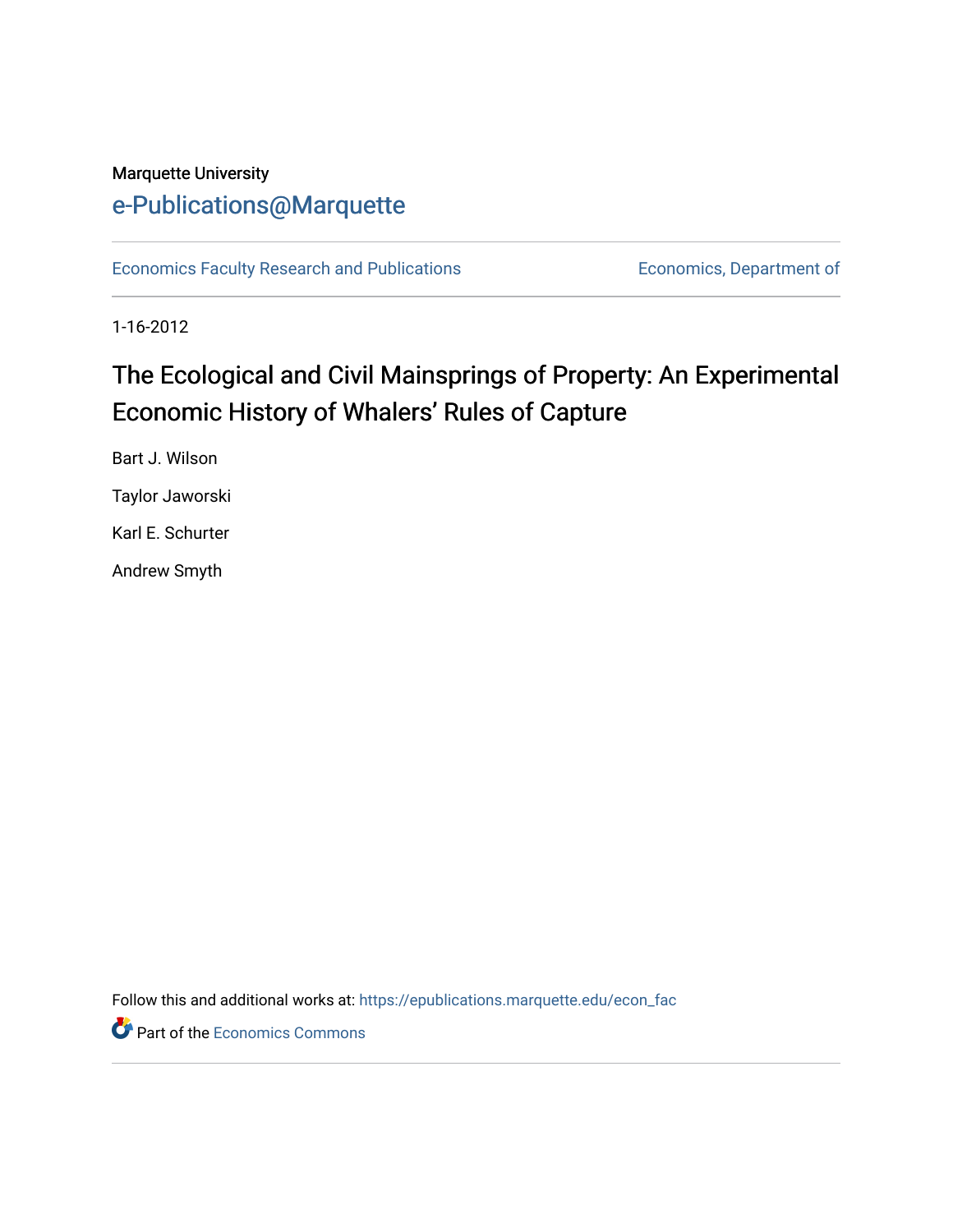**Marquette University**

## **e-Publications@Marquette**

## *Economics Faculty Research and Publications/College of Business*

*This paper is NOT THE PUBLISHED VERSION;* **but the author's final, peer-reviewed manuscript.** The published version may be accessed by following the link in the citation below.

*The Journal of Law, Economics, and Organization*, Vol. 28, No. 4 (January 16 2012) : 617-656. [DOI.](https://academic.oup.com/jleo/article/28/4/617/834974) This article is © Oxford University Press and permission has been granted for this version to appear in [e-](http://epublications.marquette.edu/)[Publications@Marquette.](http://epublications.marquette.edu/) Oxford University Press does not grant permission for this article to be further copied/distributed or hosted elsewhere without the express permission from Oxford University Press.

# The Ecological and Civil Mainsprings of Property: An Experimental Economic History of Whalers' Rules of Capture

Bart J. Wilson Chapman University Taylor Jaworski University of Arizona Karl E. Schurter University of Chicago Andrew Smyth Florida State University

#### Abstract

This article uses a laboratory experiment to probe the proposition that property emerges anarchically out of social custom. We test the hypothesis that whalers in the 18th and 19th centuries developed rules of conduct that minimized the sum of the transaction and production costs of capturing their prey, the primary implication being that different ecological conditions led to different rules of capture. Ceteris paribus, we find that simply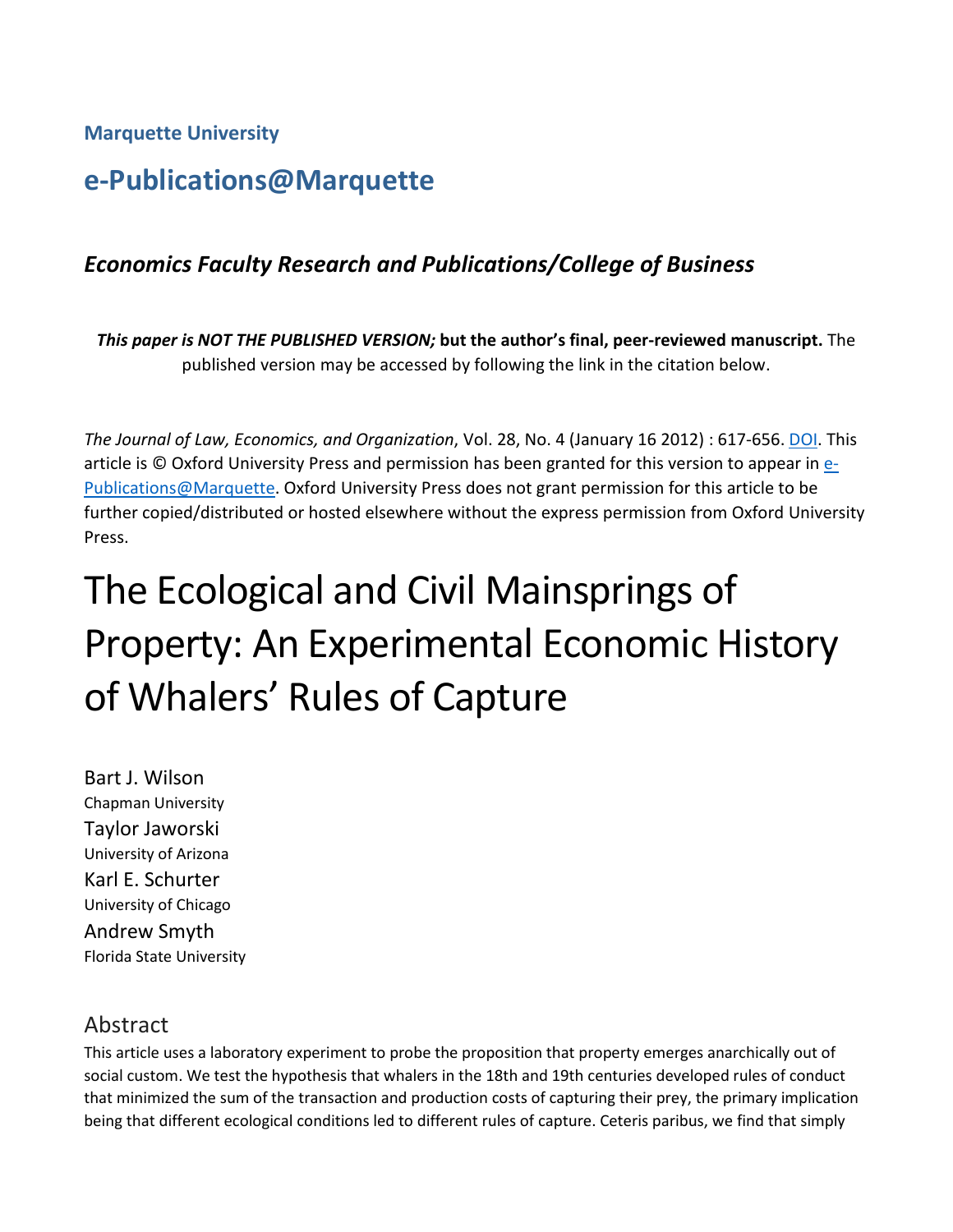imposing two different types of prey is insufficient to observe two different rules of capture. Another factor is essential, namely, as Samuel Pufendorf theorized over 300 years ago, that the members of the community are civil minded .

[W]e may hence too discover the falsity of that vulgar saying, *Mine* and *Thine* are the cause of all the wars and quarrels in the world. For on the contrary the distinction of *Mine* and *Thine* was rather introduced to prevent all contention.

Samuel Pufendorf (*Of the Law of Nature and Nations*, IV.IV.VII)

### 1. Introduction

The institution of property solves a fundamental problem in human relations, namely, it defuses costly belligerence. When in direct competition for a resource, people are not outright pugnacious at every turn because there are costs as well as benefits to any fight. These personal costs induce agonists, through a gradual process of feedback and innovation, to adopt individual rules of restraint for orderly engaging their competitors. Little, however, is understood about how these general rules to curb quarrelsome impulses emerge at the level of the individual and subsequently develop into full-blown social institutions modernly recognizable as forms of property.

Calling property an "institution" is somewhat specious, for it evokes notions of something being deliberately instituted by someone. And it is this notion regarding the origins of property that has been the source of considerable philosophical debate since before the enlightenment. Whereas Hobbes (1651/1996), Bentham (1802/1931), and Sened (1997) would argue that an exogenous state is the sole creator and guarantor of rights to property, others such as Pufendorf (1672/2005), Hume (1740/2000), and Demsetz (1967) contend that property endogenously evolves by graduated habit and custom, indeed the result of human action but not the grand product of conscious design.

Ellickson (1989, 1991) attempts to disprove the former "legal-centralist" view of property with a pointed example, the Anglo-American whaling industry in the mid-18th to mid-19th centuries.1 During its heyday (and still today), whalers competed for prey in the open seas beyond the reach of any state-instituted and -enforced rules of capture, and yet the community of whalers established clear rules of capture.2 Not just any rule would do, however. Ellickson builds a case for the hypothesis that members of the whaling community developed norms that were "wealth maximizing," that is, whalers developed rules of conduct that minimized the sum of the transaction and production costs of capturing their prey. A primary implication of this hypothesis is that different ecological conditions, in this case different types of prey, led to different rules of capture. A further implication is that there also existed a set of counterfactual norms that did *not* emerge. By examining the ecological sensitivity of the rules that whalers did adopt and the nontrivial number of rules that they could have but did *not* develop, Ellickson (1989) concludes that whaling norms were in fact "consistently sensitive to both production incentives and transaction costs and varied in utilitarian fashion with the conditions prevailing in different fisheries" (95).

Our project focuses on two specific rules that emerged from hunting two different types of whales (Ellickson 1989, 1991). British whalers in the 18th century hunted right whales, a type of baleen whale, off the coast of Greenland and developed a rule that has been succinctly summarized as *fast-fish, loose-fish*. If a right whale was held fast to a boat via harpoon or other apparatus, the right to that whale belonged to that boat. If a whale was not attached to a boat or escaped by ineptitude or chance, the loose fish was fair game for any boat.3 This rule worked well because right whales are slow swimmers, not particularly feisty, and not prone to dive (and take an attached boat down with it). On the other hand, sperm whales, the prey of American whalers, swim faster, fight harder, and could drag an attached 19th century whaleboat under water. Hence, the *fast-fish, loose-fish* rule was too costly to be employed to hunt sperm whales. The rule that developed for this prey was called *iron holds*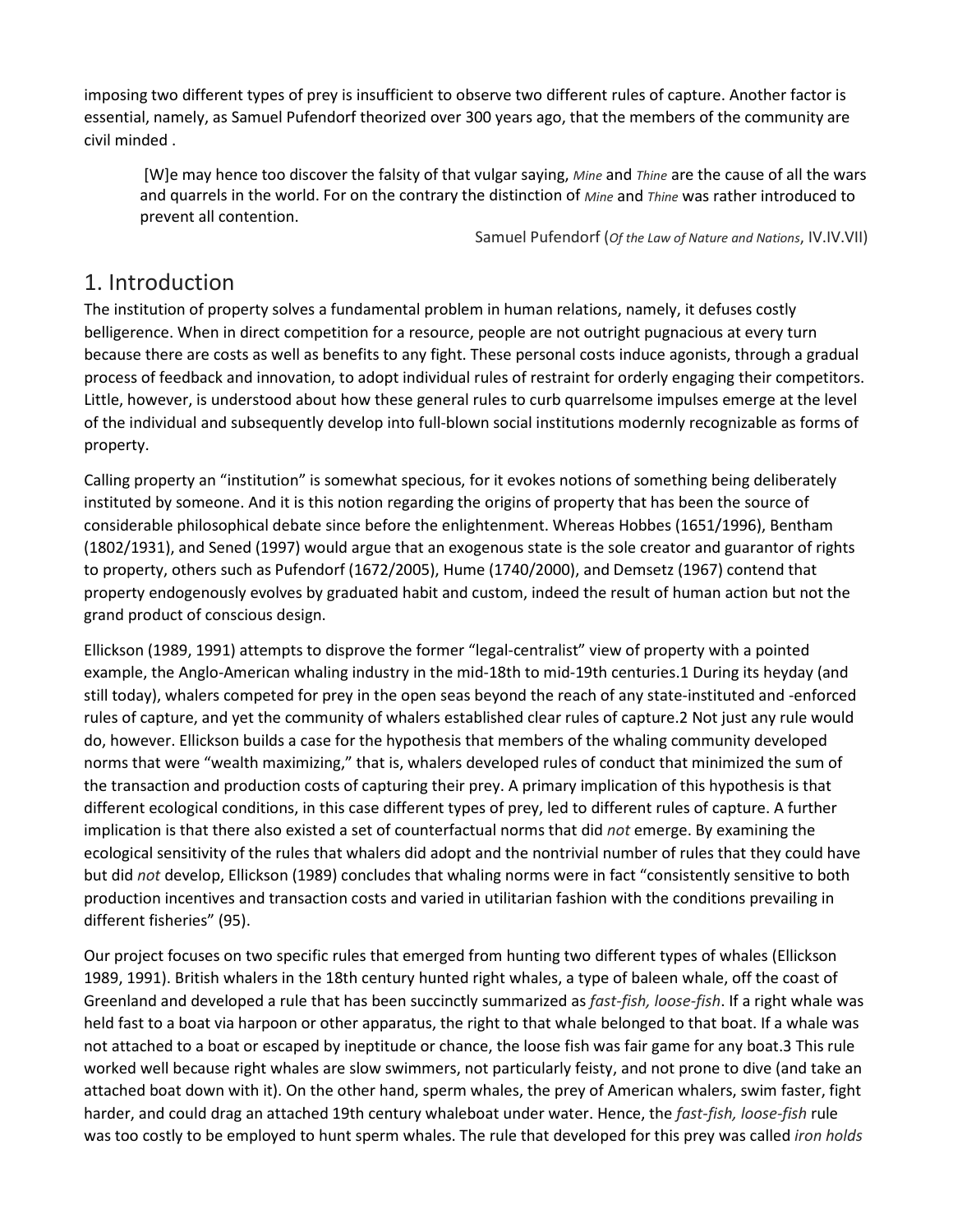*the whale*. The primary difference between the two rules is that with the latter rule, the harpoon did not have to be attached to the boat. As long as the boat remained in pursuit of the harpooned or lanced whale, the whale remained the property of the pursuer. If a boat failed to remain in reasonable proximity and/or could not defend its intention of taking the whale, the next affixer could stake claim to it.

Faced with this historical contravening evidence, how might a (legal-centralist) skeptic respond? By criticizing the empirical method of inquiry, for as Ellickson (1991) anticipates and so politely characterizes it himself, "[a]ny ex post explanation risks being too pat" (205). Such repositioning of the argument is not unique to ex post explanations of questions in economic history and is simply an equivocation on the fundamental Duhem-Quine problem of inquiry. When faced with specific empirical evidence on a question of science, is it the theory that fails or is it the auxiliary assumptions in conducting the particular empirical analysis that we reject? Either is an option, the choice of which is constrained only by our personal intellectual commitments (Polanyi 1958).

This article uses a laboratory experiment to acutely probe, ex ante, the proposition that property emerges anarchically out of social custom. Ellickson has only one realization of whaling history on which to support his claim. To that we add 24 independent observations of 144 undergraduates from two universities who are some 85 years removed from 1924—the year the last wooden whaleship left New Bedford harbor (it ingloriously sank).4 This article, however, is not just a test of Ellickson's hypothesis of wealth-maximizing norms with participants who are unfamiliar, if not completely ignorant, of 19th century whaler norms. Ellickson's seminal contribution is highlighting the crucial role that specific ecological conditions play in the emergence of property norms. Our experiment directly investigates this hypothesis by creating two virtual ecological conditions of prey that differ in an arguably subtle way. Yet differences in prey are not the only ecological factors that shape rules of capture. Any rule that emerges must also operate in combination with the diverse dispositions and impulses of the whalers themselves. Our experimental design allows us, like Ellickson, to assess which rules do *not* emerge, but, crucially, it also enables us to observe how anarchically unstable and hence inefficient groups respond to different types of prey vis-à-vis stable, wealth-maximizing groups, both of whom experience precisely the same change in ecological conditions. In other words, in addition to observing how wealthmaximizing groups react to changes in prey, we will also observe the interaction of counter-sociable groups with directly comparable changes in ecology.

Our article is organized as follows. In Section 2, we present our original between-group experimental design, procedures, and hypotheses. Section 3 then reports the results from our first two treatments. Based upon what we observed from the initial treatments, we introduce in Section 4 the design and results for a final within-group treatment. This treatment pins down what we can learn from this experiment. The article concludes with a discussion and closing remarks in Section 5.

## 2. Experiment Design, Procedures, and Hypotheses

#### 2.1 Preliminaries

Although Ellickson's observations on informal whaling rules serve as the inspiration for the basic structure of our experimental design, we are under no illusion that we are capturing in toto the conditions that naturally occurred over 150 years ago. (Our Internal Review Board vetoed bringing any whales to campus for our subjects to hunt.) The guiding principle behind the choices of our numerous abstractions is parsimonious control. Thus, our virtual whale hunts differ in many ways, both intentionally and unintentionally, from those that occurred historically. Our objective is to observe how differences in an exogenously imposed ecology affect the rules that emerge for extracting a prey that lies open to any and every person in a randomly assigned community. Given the large number of detailed parameters that are not expressly presented to the subjects, we recommend reading the experiment instructions in Appendix A before reading the rest of this section.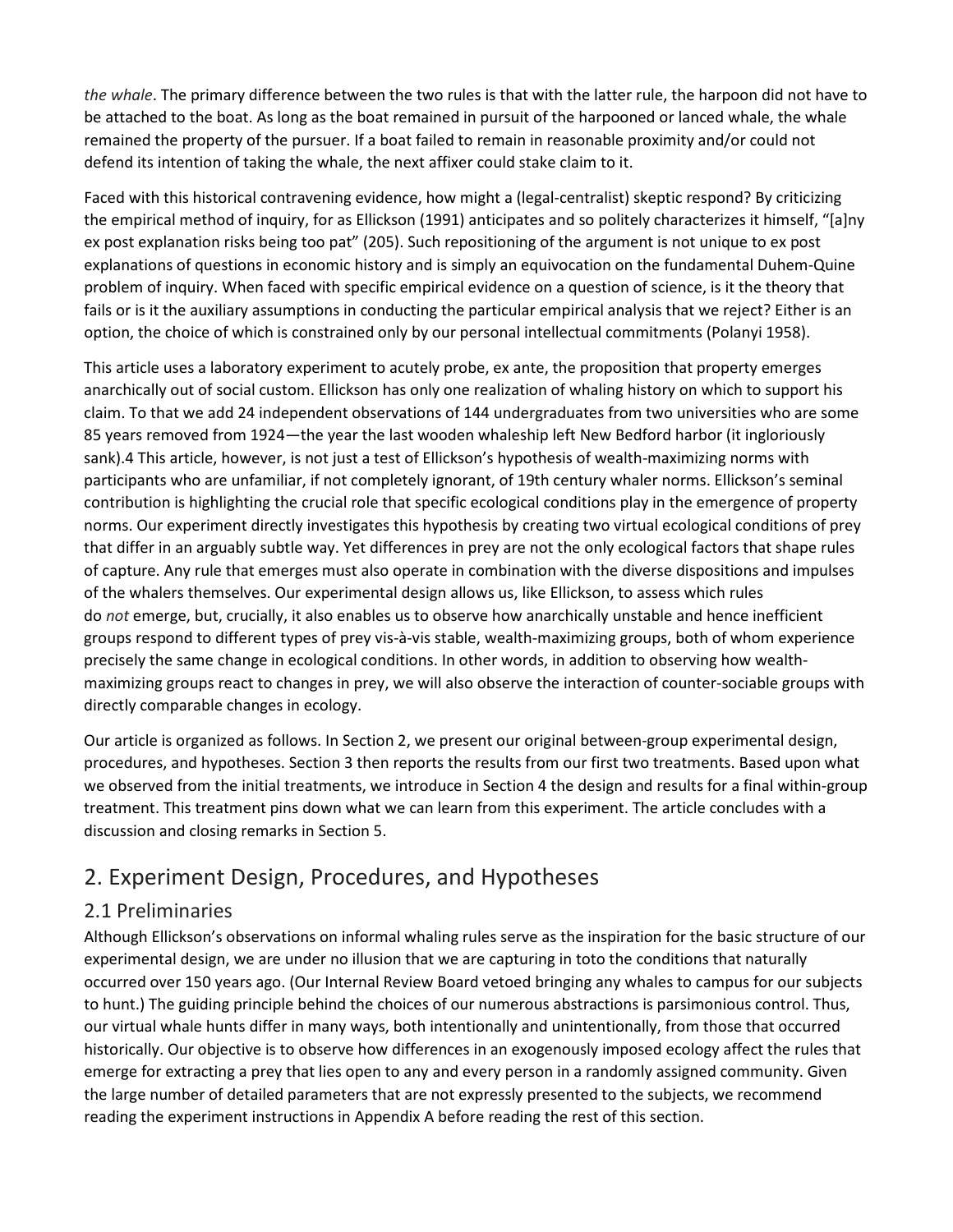#### 2.2 Environment

Each subject is given control over a colored stick figure that identifies him or her by his or her color name to the other subjects in the session (see Figure 1a). Each experimental session consists of 26 periods of 3 minutes each. Each period is further subdivided into two 90-s phases. In phase A, which is called the "gathering" phase in the instructions, subjects can move around an open "gathering" area shown in the middle portion of Figure 1a by left clicking anywhere in the gathering area. Left clicking at anytime will immediately change their direction and distance of travel by taking the stick figure to that spot in the coordinate plane.5 Subjects have limited vision of the gathering area, as indicated by the gray 325-pixel diameter that surrounds each stick figure.



Figure 1. Screenshots for the Gathering and Interim Phases. (a) Gathering Phase. (b) Interim Phase.

Each session is composed of six subjects. To allow the subjects time to familiarize themselves with their task and forge a potential relationship, we use a "build" design similar to the previous experiments that gradually increases the group size (Weber 2006; Crockett et al. 2009). Subjects begin the experiment in three paired groups; after period 13, all three pairs merge into one group of six, which remains intact for the duration of the session.

During the first 60 s of phase A, the computer software randomly spawns white circles for the subjects to gather. A total of four circles randomly appear in the gathering area when the subjects are in pairs. Thus, if divided equally within the pair, each subject would receive two circles. After the subjects merge to a single group of six in period 14, a total of 10 circles appear so as to introduce some distributional tension into the problem (two circles can no longer be evenly distributed to each person within a period). In what we will call the *Right* treatment, circles move at a pace of 50 pixels/s; stick figures only move at a speed of 25 pixels/s. The circles are always moving in a straight line to a randomly chosen location unbeknownst to the subjects. After the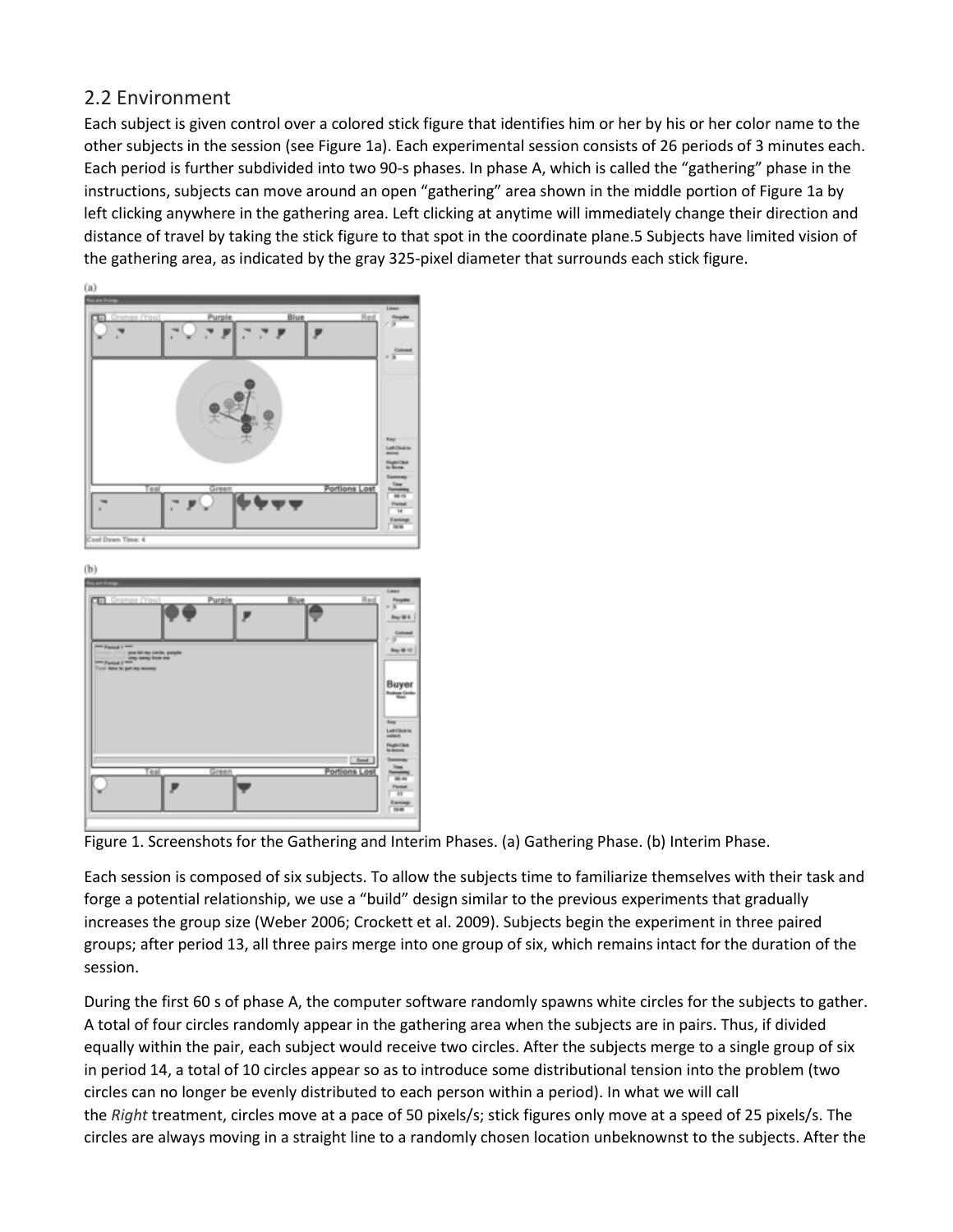circle reaches its destination, it chooses another immediately and moves toward it. The circles also dive and surface.6 To get a sense of the cumulative effect of these parameters, imagine that you control a stick figure that you can move around an environment populated by other stick figures and also white circles that *either* travel in and out of your limited field of vision at a pace that is faster than you move *or* occasionally simply fade (dive) out of sight.

Each participant's task is to earn money by "gathering" circles. We first discuss the simplest case for gathering circles and then move on to more involved cases. Throughout the experiment, subjects can purchase "lines" in the previous period's phase B. A subject can attach a line to a circle by right clicking on a circle within a 175-pixel diameter of their stick figure. A colored line encircles each stick figure and denotes their "line-throwing" range. If the subject misses the circle (remember that the circles are constantly moving), the word "Miss" appears where the line failed to attach to a circle. After a subject "attaches" a line to a circle, it takes 5 s to pull in the circle, during which time the circle no longer moves and the line continues to connect the stick figure to the circle. After 5 s, the computer determines with a 75% probability whether the circle will be successfully "pulled in" by the subject. If the subject is successful, the circle appears in the designated cargo boxes that surround the gathering area. A whole circle is worth 100 US cents and can be redeemed in phase B of the experiment. Thus, in the first 39 min of the experiment, a pair of subjects can earn a total of \$52 between them. In the last half of the experiment, there is \$130 of prey roaming the gathering area.

If by a 25% chance a circle is not caught, then the stick figure and circle are free to move around. At that instant, there is an independent 25% chance that the circle will stop moving altogether. This "dead" circle can be caught with a 100% probability by the next line or lines that attach to it for the same value of a "live" moving circle. After each successful or unsuccessful throw, a stick figure must "cool down" for 5 s before it can throw another line. If a circle survives an initial strike and does not die, any subsequent strike on this moving circle will be successful with a 90% probability. After the first strike, the circle also slows down to roaming at 37.5 pixels/s, or 75% its original speed. If a circle survives a second and any subsequent strikes, it permanently slows down to 25 pixels/s, the speed of the stick figures. Finally, circles die at a rate of 50% the instant after all second and subsequent strikes are unsuccessful.

The more involved cases arise when one subject is attached to a circle and additional subjects also right click and attach a line to the same circle. The result of this process is that any or all of *n* attached subjects can successfully catch a circle. As mentioned above, when only one subject catches a circle, only that subject can redeem it for 100 cents. However, when *m* ≤ *n* subjects successfully catch a circle (each person has its own independent probability of being successful), each successful subject only receives a pie-sized piece of the circle worth 1/*m*<sup>2</sup> of the total value of the circle. The remaining amount of the circle, (*m* − 1)/*m*, is lost as waste from the fight for the circle. For example, if two subjects successfully catch the same circle, each receives a quarter of a circle worth 25 cents, and 50 cents is lost to the ether. If three subjects catch a circle, each receives 11 cents and 67 cents is lost. The fractions lost are displayed in the box in the bottom right portion of Figure 1a under the heading, "portions lost." The salient monetary losses are important to keep in mind when evaluating the observed amount of double, triple, quadruple, and even occasionally quintuple strikes that are made on attached circles in Section 3.7

In phase B, which is called the "interim" phase in the instructions, subjects can redeem caught circles and any portions thereof for money by right clicking and dragging the circle to the "Buyer" on the right side of the screen (see Figure 1b). They can also transfer circles or money to any other subject, and they can use the chat room in the center of screen to communicate with each other. To transfer money, subjects click on the ¢-tab in the cargo box, left click the amount to add to the total to send, and drag the amount indicated to another subject's cargo area. All transfers of circles and money are publicly recorded in the chat room. Finally, during the interim phase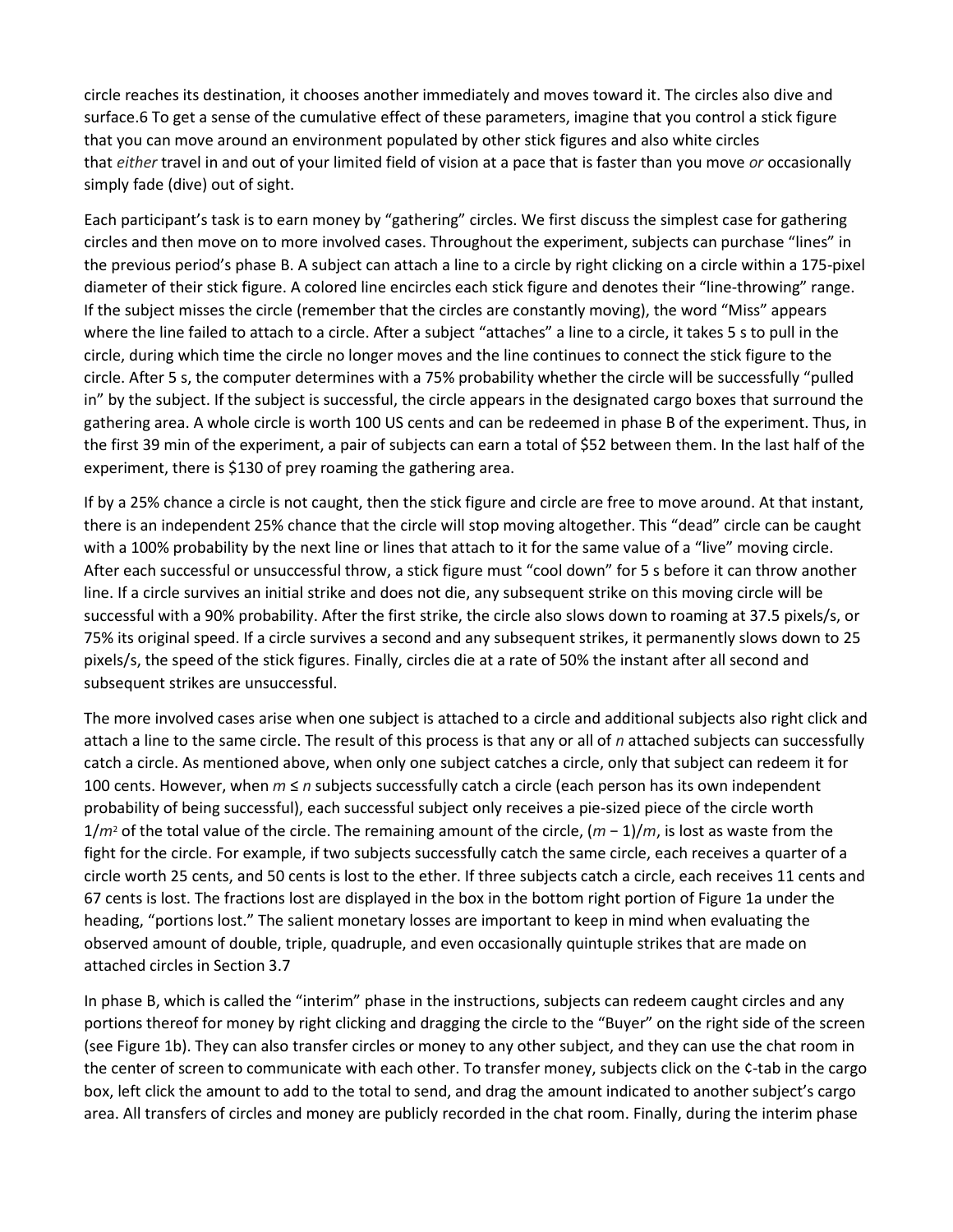subjects can purchase new lines for use in later periods. All transfers of circles and whales are publicly recorded in the chat room.

There are two types of lines, regular and colored, which cost 10 and 20 cents, respectively. The lines have exactly the same capabilities in catching a circle, the only difference, apart from the cost, is that a colored line will change the color of the circle to the color of the thrower, regardless of whether the line is successful or not. If another stick figure attempts to attach a colored line to a colored circle, then both colors are displayed in equal proportion on the circle. So, for example, if *Red* throws a colored line at a white circle and with a 25% chance it gets away, one red circle will roam the gathering area among the other white circles. If *Blue* subsequently attaches a colored line to the red-colored circle, half of the circle will become blue and half remains red. If while *Blue* is attached to the half-red, half-blue circle, *Green* comes along and attaches a colored line to the same circle, it becomes one-third red, one-third blue, and one-third green, and so forth. Regular lines have no coloring effect on white or colored circles. We will discuss the reasoning behind this aspect of the design in the hypothesis subsection below.

Importantly, subjects are only told that circles must be redeemed in order to accumulate earnings to be paid in cash at the end of the experiment; otherwise they are not told why transferring, chatting, or using one type of line or another might be advantageous or adventitious. The reader will also note that the minutiae of the circle movements and probabilities are not explained to the subjects in the instructions. These are aspects of this novel environment that they must learn from trial and error. We note that although the plethora of written details may leave the reader with the impression that this is a difficult task for a subject to comprehend, the challenging part of this "video game," as our subjects have called it, is not navigating the software interface with left and right mouse clicks but solving the problem of forming a social order with the other participants.8 After the first three periods, rare is the circle that is not captured by at least one person. A 3-min video demonstration of the software is available for viewing at [http://www.youtube.com/watch?v=26eHNShfMGI.](http://www.youtube.com/watch?v=26eHNShfMGI)9

Although our experiment does involve a resource that lies free to anyone who would capture it in an open area, this superficial similarity to fishing does not mean that this is an experiment on the common pool resource problem. The central problem of a common pool resource is overuse, that is, a problem associated with *how much* of a resource is extracted from a common pool. By design, our resource fully replenishes each period because we are interested in *how people go about* extracting a resource, that is, we are investigating the more limited but fundamental question of what system of rules, if any, emerges to delineate what is yours from what is mine while extracting a constantly renewing resource.10

#### 2.3 Treatments and Hypotheses

As mentioned above, our objective is to exogenously vary the ecological conditions of the prey to observe how this affects which rules, if any, predominantly emerge to minimize losses from the whalers' conflicting interests. The parameters described in the previous subsection refer to what we will call the *Right* (whale) treatment. In the second treatment, which we call the *Sperm* treatment, the prey is more difficult to catch. Our sperm whales move 50% faster than right whales, or three times the speed of the whalers.11 Once first harpooned, a sperm whale is successfully pulled in only 25% of the time, which is one-third the probability of a right whale being pulled in, and sperm whales only die with 10% probability after the first strike. In both treatments, each whole whale is worth 100 cents; the same number of whales appears in the gathering area each comparable period; and all harpoons cost and function the same. Table 1 summarizes the parameters for both treatments.

|  | Table 1. Summary of Parameters for Right and Sperm Treatments |
|--|---------------------------------------------------------------|
|  |                                                               |

| Parameter                                              | <b>Right</b> | <b>Sperm</b> |
|--------------------------------------------------------|--------------|--------------|
| Probability of successful first strike (q)             |              | 0.25         |
| Probability of successful subsequent strike $(\theta)$ | 0.90         | 0.75         |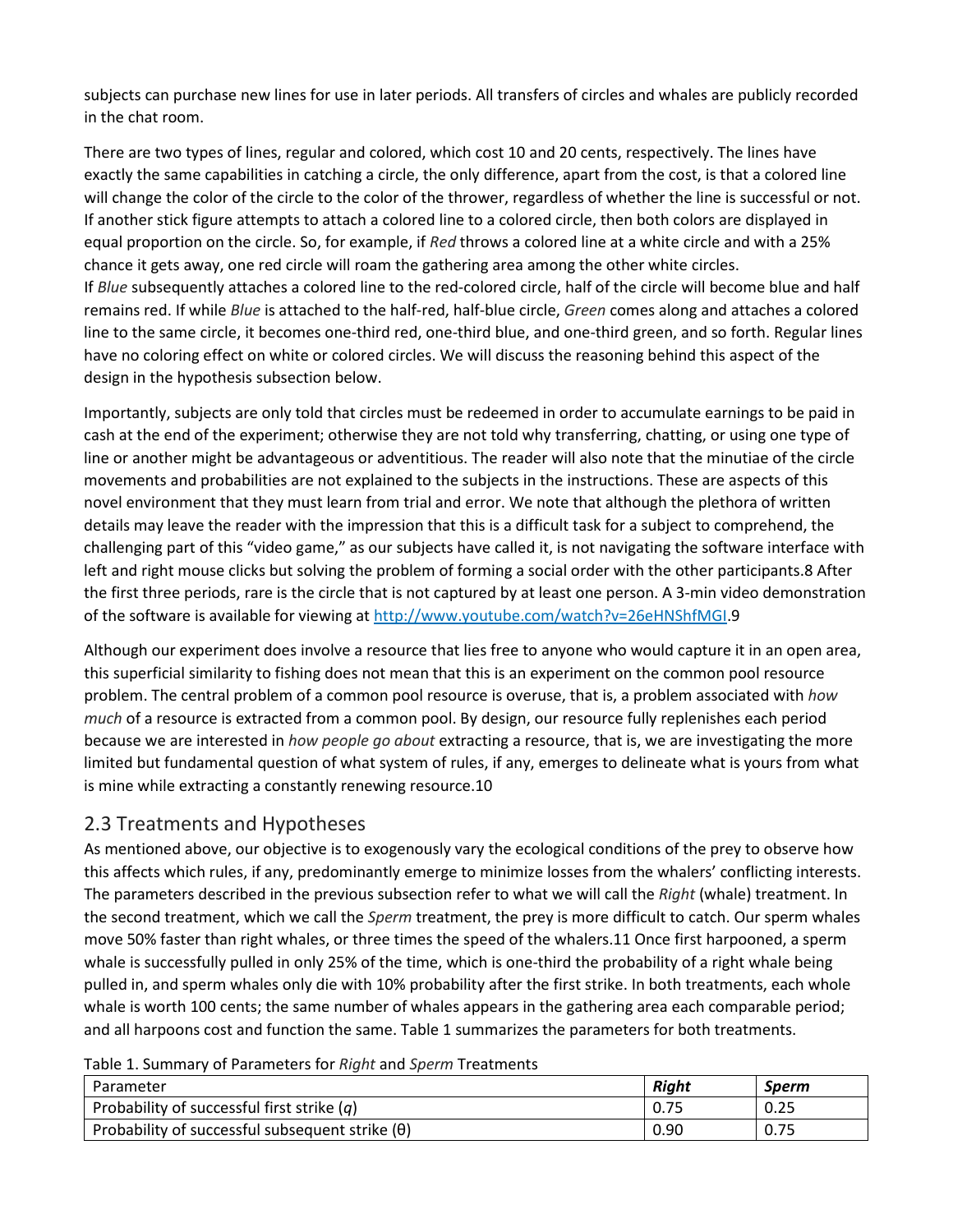| Probability of death after first strike (d)             | 0.25             | 0.10             |
|---------------------------------------------------------|------------------|------------------|
| Probability of death after subsequent strike $(\delta)$ | 0.50             | 0.25             |
| Expected number of harpoons $(h)$ to pull in a whalea   | $\approx 1.2697$ | $\approx 1.9577$ |
| Whale speed, pixels/s                                   | 50               | 75               |
| Whale speed reduction after first strike                | 0.75             | 0.75             |
| Whale speed reduction after second strike               | 0.50             | 0.50             |
| Whaler speed, pixels/s                                  | 25               | 25               |
| Value of whole whale                                    | 100¢             | 100¢             |
| Portion allocated to m successful whalers               | 1/m <sup>2</sup> | 1/m <sup>2</sup> |
| Cost of regular harpoon                                 | 10¢              | 10c              |
| Cost of colored harpoon                                 | 20¢              | 20¢              |
| Diameter of harpoon range, pixels                       | 175              | 175              |
| Diameter of sight, pixels                               | 325              | 325              |
| Number of whales per pair (periods 1-13)                | 4                | 4                |
| Number of whales per sextuplet (periods 14-26)          | 10               | 10               |
| Cash endowment (to buy harpoons for period 1)           | 150¢             | 150¢             |
| Length of gathering (phase A), s                        | 90               | 90               |
| Length of interim (phase B), s                          | 90               | 90               |
| Time to pull in, s                                      | 5                | 5                |
| Time to cool down, s                                    | 5                | 5                |

$$
E(h) = 1 \cdot q + 2 \cdot [d(1-q) + (1-q)(1-d)\theta] + (1-q)(1-d)(1-d)
$$

$$
- \theta) \sum_{n=3}^{\infty} n[\delta(1-\delta)^{n-3}(1-\theta)^{n-3} + (1-\delta)^{n-2}(1-\theta)^{n-3}\theta].
$$

We designed the two types of harpoons described to allow our subjects to more clearly express the two different rules of capture that Ellickson studied in whalers over 150–250 years ago: *fast-fish, loose-fish* and *iron holds the whale*. If our subjects adopt a *fast-fish, loose-fish* rule (we think it is safe to say that 99% were unaware that their computerized task crudely models Anglo-American whaling), there is no need to pay twice as much for colored harpoons; a colored line simply leaves money on the table. In contrast, a subject who adopts the *iron holds the whale* rule may believe that there is at least a value of 10 cents to marking a whale as his, which is 10% of the redemption value of a whole whale and 40% of the redemption value of a whale split two ways.12 A bright, fully colored circle provides stark evidence to back up any claim that a particular whaler affixed the first harpoon. This rule rewards the investment of the first harpoon that slows a whale down and makes it more likely that subsequent harpoons will successfully pull in the whale. Recall from Table 1 that the first harpoon in a sperm whale is only successful 25% of the time, whereas any subsequent harpoon is 75% successful. Although regular lines also equally reduce the speed and increase the probability of taking a whale with a future strike, there is no evidence of who bore the cost of affixing the first harpoon. We chose to conclude the second half of a session with a group of six subjects to make it difficult for the subjects to keep track of who threw which regular harpoons into which whale.

Of course, it is possible that our subjects do not adopt either of these rules, nor for that matter any rule of capture. A free-for-all is feasible and not at all unanticipated given the rampant disorder that Kimbrough et al. (2010) report in their virtual communities. We can determine whether any rules of capture are present by the number of harpoons affixed to a whale that is attached to a whaler. After an initial harpoon strike, every subsequent strike on an attached whale risks wasting 100(*m* − 1)/*m* cents.13 Thus, subsequent strikes can "take" 100 − 100/*m*<sup>2</sup> cents from a successful first harpooner. We fully expect this costly behavior. The question is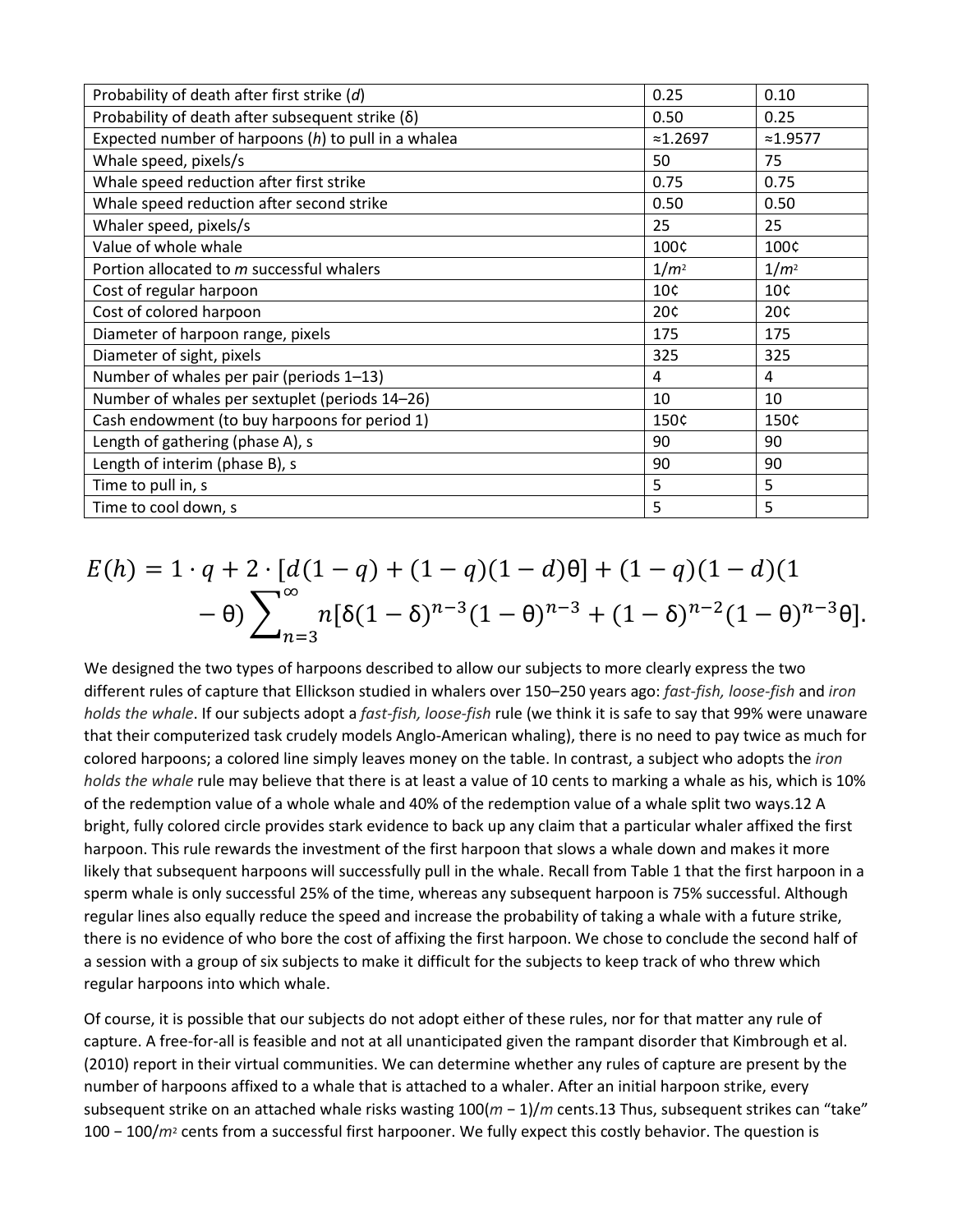whether we will observe a spontaneous order emerge out of the initially unruly and thus inefficient environment. Based upon the random assignment of subjects to treatments, our aim is to identify and characterize any spontaneous orders. At this point, it is not clear whether the delicate differences between the *Sperm* and *Right* treatments in Table 1 will lead to similar social orders, different social orders, or no social order at all.

However, we do have an ex ante hypothesis that ecology matters, that is, that we will observe different social orders in the two different treatments. Specifically, we predict that we will observe more *fast-fish, loosefish* behavior in the *Right* treatment than in the *Sperm* treatment and, complementarily, more *iron holds the whale* behavior in the *Sperm* treatment than in the *Right* treatment. Within the *Right* treatment, we also predict more *fast-fish, loose-fish* behavior than *iron holds the whale* behavior and, vice versa, more *iron holds the whale* behavior than *fast-fish, loose-fish* behavior in the *Sperm* treatment. Finally, we do not expect widespread use of a third rule that is feasible in our experiment, namely, *split ownership*, a rule whereby everyone gets an equal share of the total earnings from a whale hunt. This potential rule of capture is why our design allows subjects to transfer whole whales or cash to other subjects during the interim phase. However, we anticipate that this rule will be too costly for subjects to use widely without the complementary formal institutions that Ellickson (1989:92–4) suggests were instrumental to its adoption. To reiterate:

*Ex ante Hypothesis 1a.* Ecology matters for forming a social order.

*Ex ante Hypothesis 1b.Fast-fish, loose-fish* will be more prevalent in the *Right* sessions than in the *Sperm* sessions, and *iron holds the whale* will be more prevalent in the *Sperm* sessions than in the *Right* sessions. *Ex ante Hypothesis 1c.* In the *Right* sessions, there will be more *fast-fish, loose-fish* than *iron holds the whale*. In the *Sperm* sessions, there will be more *iron holds the whale* than *fast-fish, loose-fish*. *Ex ante Hypothesis 2.* Split ownership will not be widely employed in either treatment.

#### 2.4 Procedures

We conducted six replicates of each of the *Right* and *Sperm* treatments. These 72 subjects were recruited from the general student body of George Mason University. We discuss a third treatment in Section 4 for which we recruited another 72 subjects at Chapman University. (In Section 4, we also report that the change in subject pools has no statistical effect for the first 13 periods in which the parameters of the third treatment very nearly match those in the *Right* treatment.) No subject participated twice, and all subjects were randomly recruited via an electronic email system and were paid \$7 for showing up on time. When subjects arrived in the laboratory, they were seated at visually isolated computer terminals where they privately read through self-paced instructions. Subjects were free to ask questions during the instructions and throughout the experiment. Not including the show-up payment, mean earnings for all 144 subjects were \$27.59 and paid privately at the conclusion of the session that lasted less than the 2 h for which they were recruited.

## 3. Results from the *Right* and *Sperm* Treatments

Each harpoon thrown suggests which rules might be guiding the actions of the player who threw the harpoon. Although no social scientist can peer into the minds of his or her subjects to ascertain whether a given rule governs their behavior, or even to determine whether their actions simply do not contradict the rule, we can use trends in the observed proportion of harpoon throws that appear to follow a specific rule as tethered evidence that the rule is used relatively more than other potential rules. Specifically, we classify each harpoon thrown into one of four categories according to the rule that it suggests: *fast-fish, loose-fish*; *iron holds the whale*; *deadweight loss*; and *unknowable*. The categories are mutually exclusive and exhaustive. In the following explanation of these categories, we use feminine pronouns in reference to the first person to strike a whale and masculine pronouns for subsequent strikers.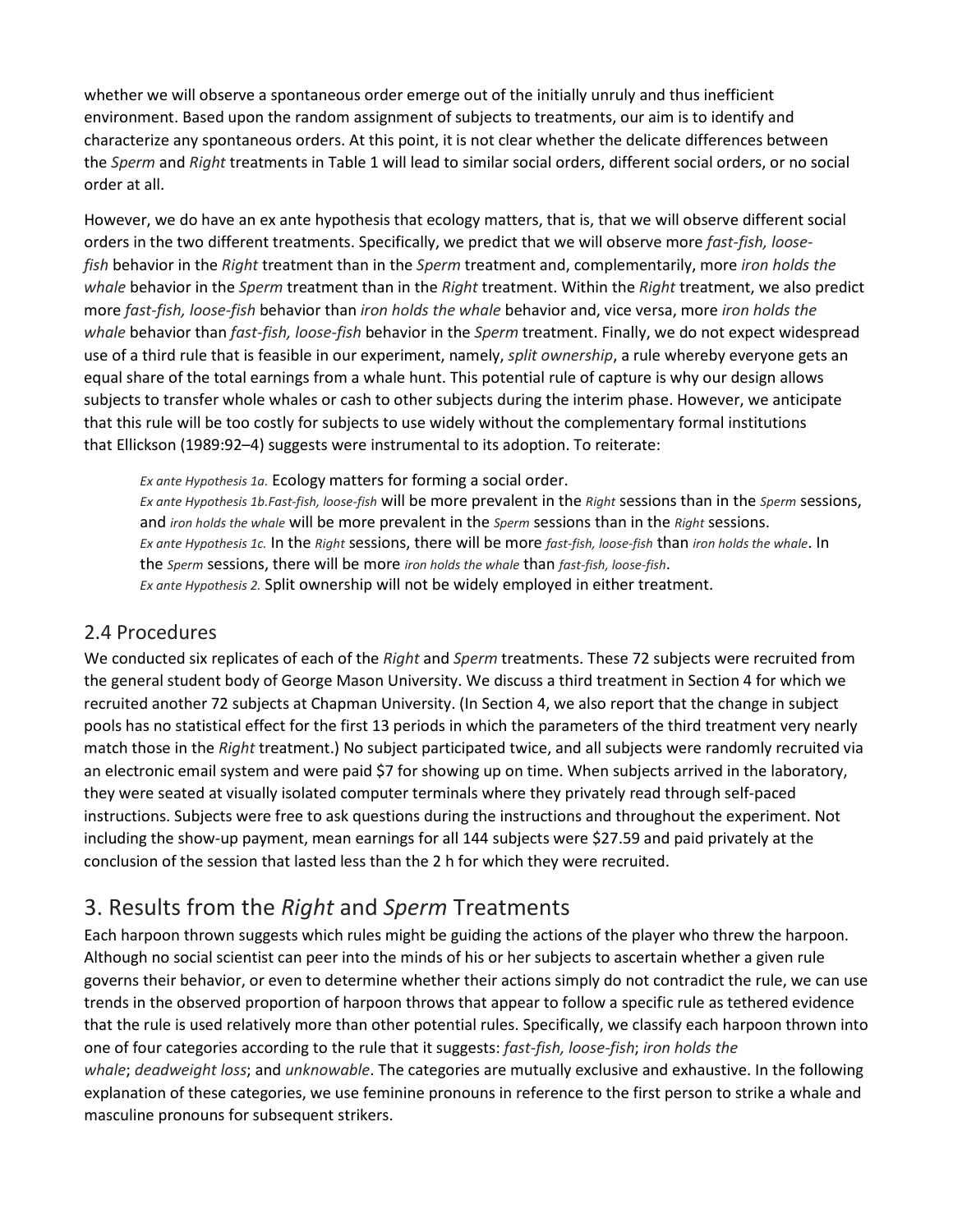First, while anyone is attached to a whale, regardless of the type of line she is using, a subsequent strike on the whale clearly does not demonstrate wealth maximization as this behavior may waste portions of the whale depending upon the random probability that both parties are successful in pulling it in. Thus, any of these interloping harpoons are counted as *deadweight loss*.

If a subject finds an uncolored whale and strikes it with a colored line, we classify it as *iron holds the whale*. This harpoon suggests that she is attempting to convey to the other whalers that she struck the whale. If she is behaving according to *fast-fish, loose-fish*, then she could have used the cheaper but equally effective regular lines since she would have no incentive to mark the whale under *fast-fish, loose-fish*.

Suppose that a first striker who used a colored line and any interlopers are all unsuccessful in capturing a whale. Now there is a free-roaming colored whale. If the first striker harpoons it again, then this suggests that she is behaving according to *iron holds the whale*. In this case, the type of line used does not matter because she already marked the whale with her initial strike. On the other hand, if someone else finds this colored whale before the first striker does and harpoons it with a *regular* line, then it is unclear which norm he is following unless the circle is captured by him. If the second striker respects the property right claimed by the first striker when she colored the whale, he will transfer the whale or some amount of money to her, perhaps keeping a "finder's" fee for himself. This harpoon is then coded as *iron holds the whale*. If he does not transfer anything to the first striker, then the harpoon is classified as *fast-fish, loose-fish*. If he is unsuccessful in pulling in the whale, then we cannot predict what his intentions were and must categorize the strike as *unknowable*.

If a second striker of a colored whale uses a colored line on the already colored free-roaming whale, then this does not immediately suggest either *fast-fish, loose-fish* or *iron holds the whale*. The second striker should not use a colored line if he is following *fast-fish, loose-fish* because a regular line is an equally effective but less expensive alternative. Thus, the strike is classified as *unknowable* if he captures it with a colored line and does not transfer wealth to the first striker.14 Likewise, the second striker should not use a colored line if he is following *iron holds the whale* because it is now unclear who the original claimant is in the event that he is unsuccessful and a third whaler then finds and successfully captures this multicolored whale. However, if the second striker captures the whale and transfers money or the whale to the first striker, then that strike is classified as *iron holds the whale* because the transfer of wealth indicates that he rightfully acknowledges the first striker's property.

In comparing across treatments, we normalize the number of harpoons in the *Sperm* treatment based upon the expected number of harpoons it takes to successfully pull in a whale.15Table 1 reports that the expected number of harpoons per whale in the *Right* and *Sperm* treatments is approximately 1.2697 and 1.9577, respectively. Thus, for the purposes of directly comparing the two treatments, we scale down the number of *Sperm* harpoons by dividing the totals by the ratio 1.95771.2697=1.549. Likewise, for all data presented for periods 1–13, unless noted to the contrary, we scale the total number of harpoons by the relative number of whales available; specifically, we divide pair data by 1210. We focus our analysis on data from the last six periods of the session, which is (approximately) the last half of the session for which the subjects were in one group of six.16

Before we present our quantitative findings, we first discuss a qualitative organization of the data. Figures 2 and 3 report the scaled number of harpoons thrown in the *Right* and *Sperm* treatments, respectively. The vertical line separates the pair data from the sextuplet data within a session. This change clearly and permanently increases the number of *deadweight loss* harpoons in the *Sperm* treatment and in three of the six *Right* sessions. In the three other *Right* sessions (2, 3, and 4), the number of *deadweight loss* harpoons spikes in periods 14–16 but then drops off substantially for the final quarter of the session. Of those, some are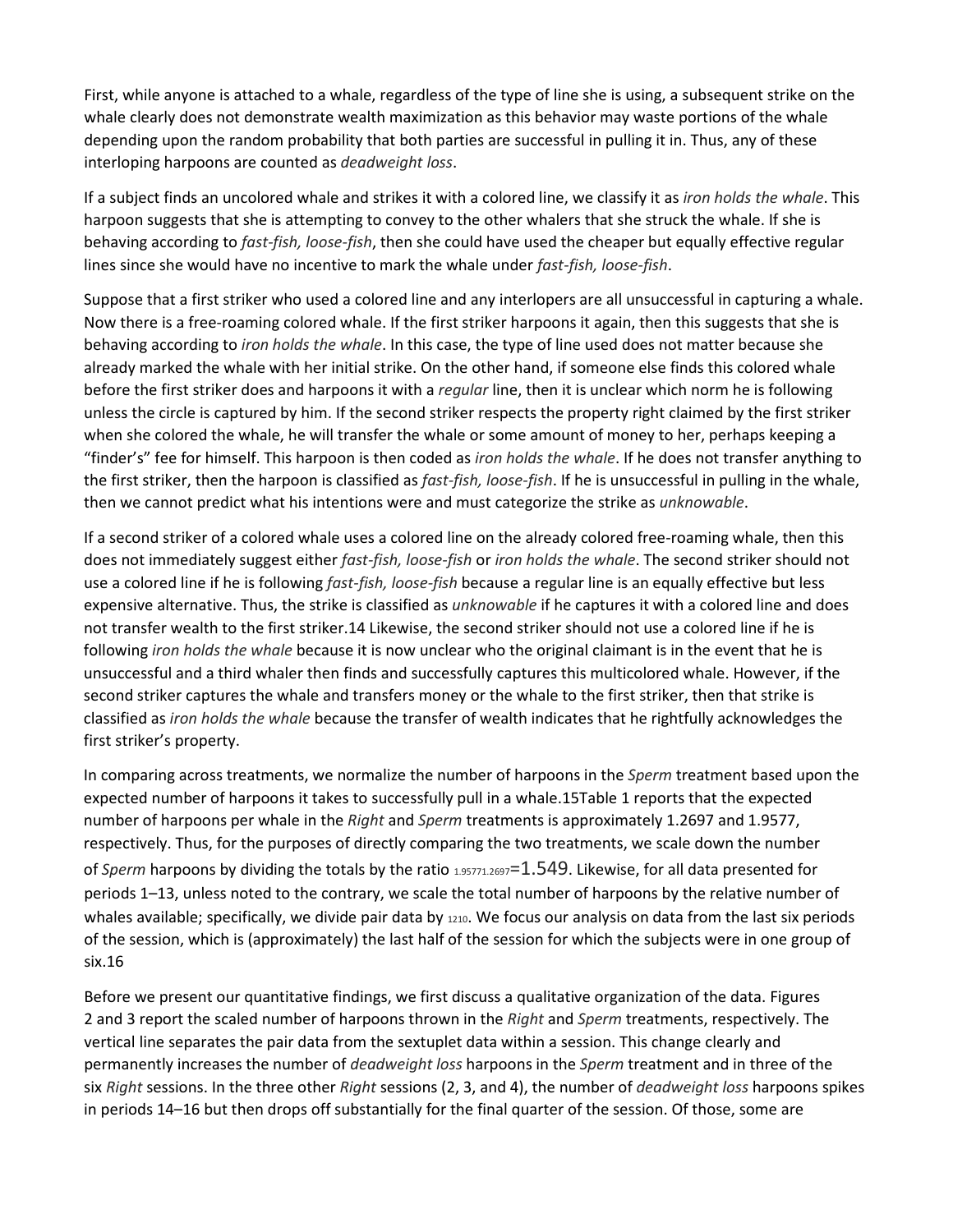reported in the interim phase to be accidents, for which they explicitly apologize, lest they be misunderstood as blatantly violating their customary rules of capture.17



Figure 2. Stacked Area Plot of Harpoon Types by Session for the *Right* Treatment.



Figure 3. Stacked Area Plot of Harpoon Types by Session for the *Sperm* Treatment.

Figure 4 summarizes the data from all 12 sessions for periods 21–26. The height of the bar is the total number of *deadweight loss* harpoons in the session.18 The colors of the bar represent the relative proportion of non– *deadweight loss* harpoons that are classified as *fast-fish, loose-fish* and *iron holds the whale*. First, note that there are only three sessions with a rather low number of *deadweight loss* harpoons. These sessions, all from the *Right* treatment, average 1.8 *deadweight loss* harpoons per period. The remaining three *Right* sessions average 8.0 *deadweight loss* harpoons per period. In other words, a *Right* session either clearly establishes customary rules of capture or is a chaotic free-for-all; there are none in between. Lying between this gulf is the scaled number of *deadweight loss* harpoons in the *Sperm* treatment, the average of which is 4.3 harpoons per period. The *Sperm* sessions do not establish wealth-maximizing norms like the best sessions in the *Right* treatment do (though *Sperm*6 comes close). But they also do not double-hit attached whales as frequently as the worst *Right* sessions do, perhaps because sperm whales move 50% faster than right whales.



Figure 4. Summary of *Right* and *Sperm* Treatments. Note: The total height of the bar is the number of *deadweight loss* harpoons thrown over periods 21–26, and the solid and hatched areas report the relative percentage of non–*deadweight loss* harpoons for periods 21–26.

The second summary observation of note is the predominance of *fast-fish, loose-fish* in *both* treatments.19 In the *Right* treatment, two of the three more efficient sessions and two of the three less efficient sessions chiefly throw *fast-fish, loose-fish* harpoons. On the other hand, all six *Sperm* sessions throw more *fast-fish, loosefish* harpoons than *iron holds the whale* harpoons, though the proportion is close in *Sperm*6, 51%–49%. So when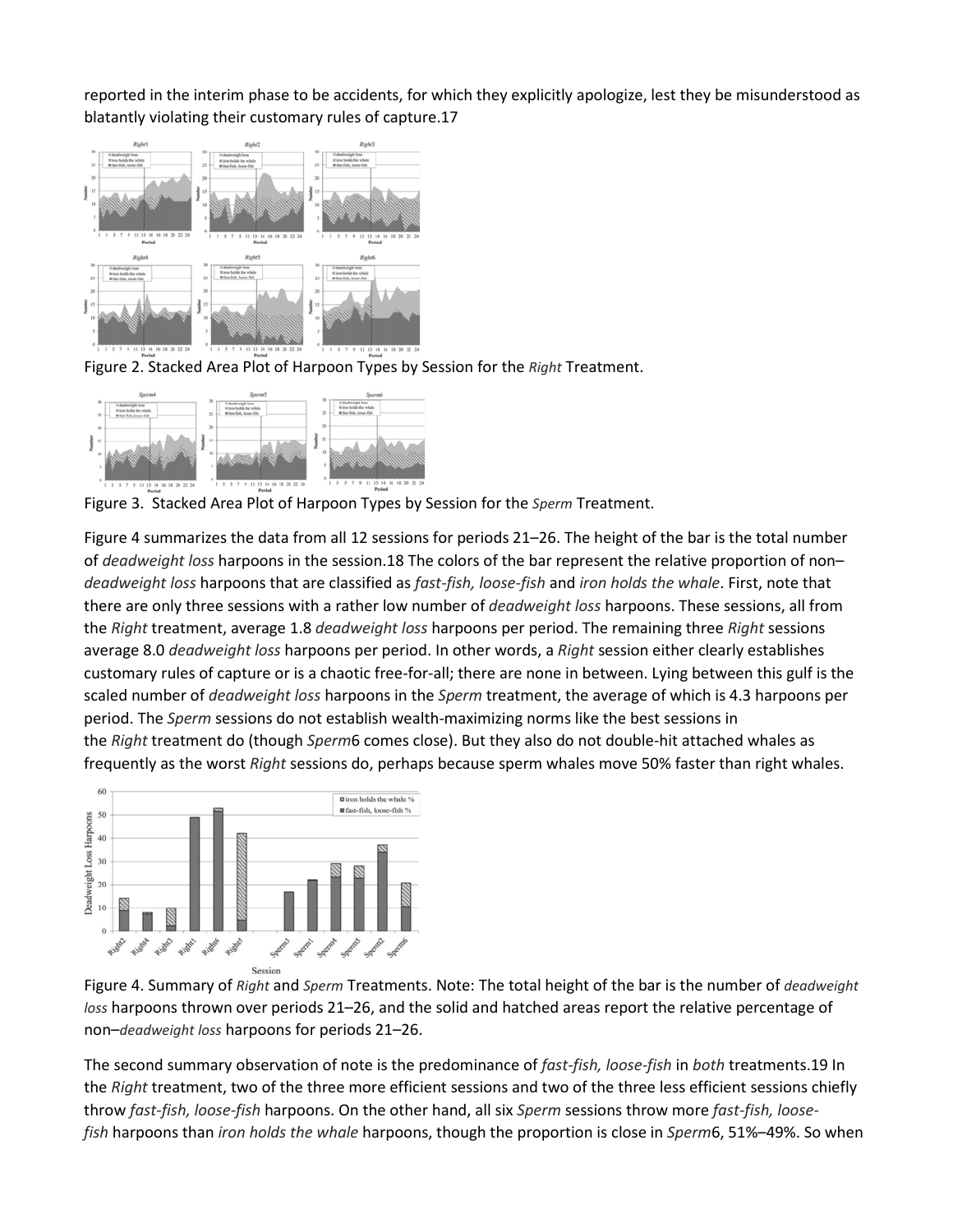a session does not clearly establish wealth-maximizing rules of capture, the whalers respond quite economically by buying the cheaper regular harpoons. This, however, leaves us with a total of three sessions that conform to our predictions, split 2 to 1 between the two rules, and thus the need for the new hypotheses and concomitant treatment in Section 4. This brings us to our first formal finding.

*Finding 1a*. Ecology indeed matters in forming a wealth-maximizing social order.

*Evidence*: In Figure 4, no-*Sperm* session achieves an efficient social order similar to *Right*2, -3, and -4, as measured by the number of *deadweight loss* harpoons. However, in no-*Sperm* session does anarchy so utterly break down into "amorphy," as Hirshleifer (1995) calls it, as it so clearly does in *Right*1, -5, and -6. Individual temperaments within a group also appear to matter eminently in the *Right* treatment but not in the *Sperm* treatment.

Finding 1b. There is no statistical difference in the scaled number of fast-fish, loose-fish harpoons thrown in the Right and Sperm treatments. There is also no statistical difference in the usage of iron holds the whale harpoons across treatments.

*Evidence*: Using a Wilcoxon rank sum test comparing each independent session, we fail to reject the null hypothesis of equal number of *fast-fish, loose-fish* harpoons (*U*6,6 = 19, *p*-value = 0.5319, one-sided test). As the *p*-value greater than 0.5 indicates, contrary to our *Ex ante Hypothesis*, the mean number of *fast-fish, loosefish* harpoons is higher in the *Sperm* treatment than in the *Right* treatment. Out of an average of 97.5 harpoons thrown in the *Right* treatment in periods 21–26, 44.3 are consistent with *fast-fish, loose-fish*. In contrast, in the *Sperm* treatment 52.0 of an average of 87.1 harpoons thrown in periods 21–26 are *fast-fish, loosefish* compatible. Likewise, we fail to reject the null hypothesis of an equal number of *iron holds the whale* harpoons (*U*6,6 = 23.5, *p*-value = 0.8030, one-sided test). Whereas the average *Sperm* session uses only 9.5 *iron holds the whale* harpoons over periods 21–26, the average *Right* session uses 23.8. The means are again in the opposite direction of our *Ex ante Hypothesis*.

*Finding 1c*. For the *Sperm* treatment, contra our *Ex ante Hypothesis* every single session uses more *fast-fish, loose-fish* harpoons than *iron holds the whale* harpoons. Within the *Right* treatment, whalers use as many *iron holds the whale* harpoons as they do *fast-fish, loose-fish* harpoons.

*Evidence*: Using a Wilcoxon signed rank test comparing the paired number of *fast-fish, loose-fish* and *iron holds the whale* harpoons in each session, we fail to reject the null hypothesis of an equal number of harpoons of each type against the alternative of more *iron holds the whale* in the *Sperm* treatment ( $W_6$  = 0, *p*-value = 1.000, onesided test). The average *Sperm* session uses 42.5 more *fast-fish, loose-fish* than *iron holds the whale* harpoons, ranging from a low of 1.3 more to a high of 68.8 more. In the *Right* treatment, there is no statistical difference (*W*<sup>6</sup> = 16, *p*-value = 0.1562, one-sided). One *Right* session uses 49 more *iron holds the whale* than *fast-fish, loose-fish* harpoons and another uses 68 more *fast-fish, loose-fish* than *iron holds the whale* harpoons.

Before taking stock of what we have learned thus far, we assess in our second finding the degree to which *split ownership* rule is utilized.

*Finding 2*. Very little cash and very few whales are redistributed among the whalers in the interim period.

*Evidence*: To examine the *split ownership* rule, we count the total value of the whales (*wt*) and cash (*ct*) transferred in period *t*. Table 2 reports the total amounts transferred in periods 14–26 by session. Very little is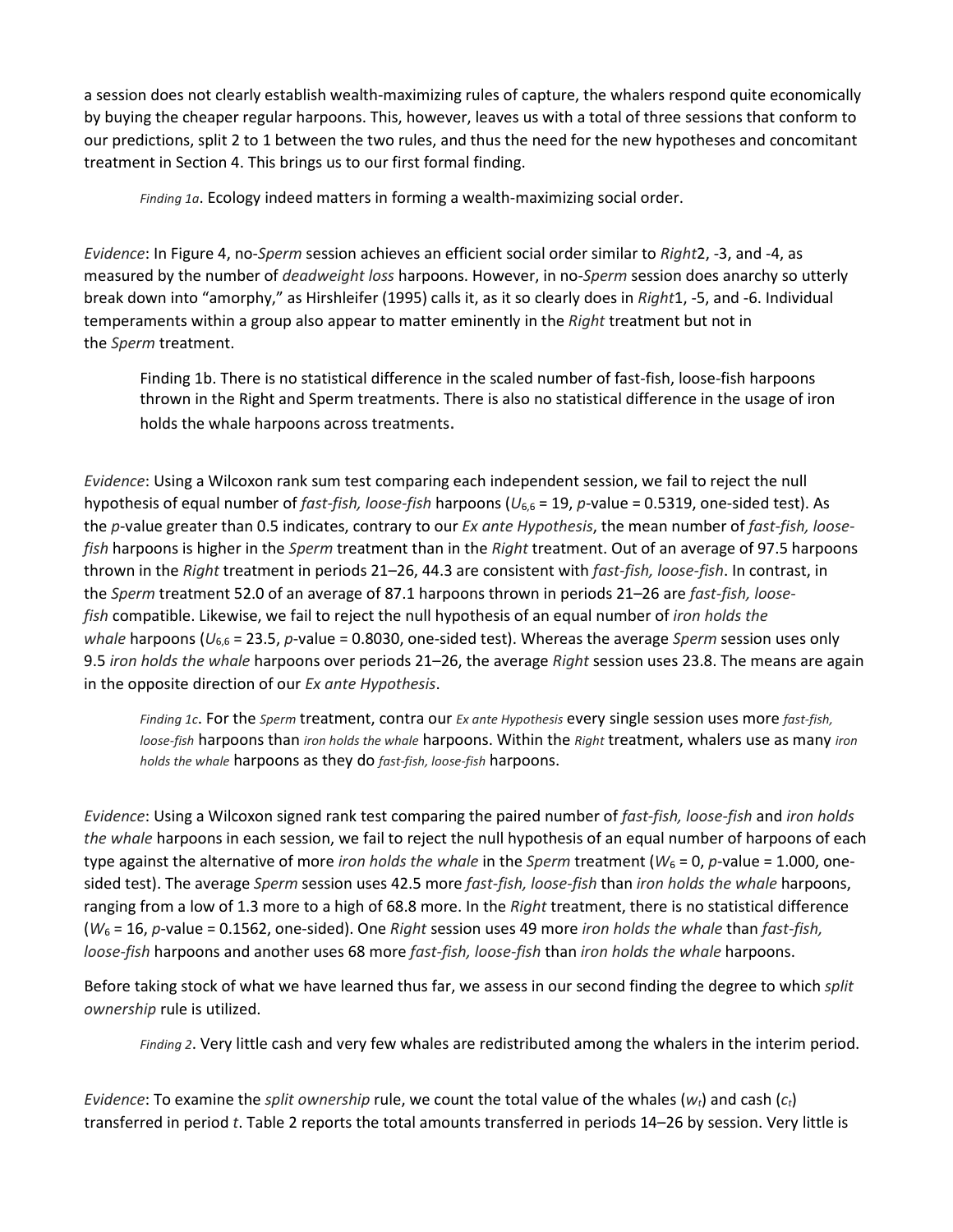transferred. Using a Wilcoxon rank sum test, we fail to reject the null hypothesis of equal amounts transferred in the *Right* and *Sperm* treatments (*U*6,6 = 26, *p*-value = 0.2403, two-sided test). Whereas one *Sperm* session engages in considerable redistribution during the interim phase, none of the three wealth-

maximizing *Right* sessions (2, 3, and 4) transfer a single penny of earnings among each other. It is not difficult to conclude that the *split ownership* norm is not our subjects' solution to their environment and the hunting task they confront.20

|                    | <b>Right treatment</b> |                                     |                    | <b>Sperm</b> treatment |                                     |
|--------------------|------------------------|-------------------------------------|--------------------|------------------------|-------------------------------------|
|                    | Total revenue          | $\neg$ 26<br>$W_t + C_t$<br>$-t=14$ |                    | Total revenue          | $\neg$ 26<br>$W_t + C_t$<br>$-t=14$ |
| Right1             | 10,364¢                | 463¢                                | Sperm1             | 11,316¢                | 1061¢                               |
| Right <sub>2</sub> | 10,772¢                | 0¢                                  | Sperm <sub>2</sub> | 9631¢                  | 2¢                                  |
| Right3             | 12,133¢                | 0¢                                  | Sperm3             | 10,723¢                | 0ċ                                  |
| Right4             | 12,133¢                | 0¢                                  | Sperm4             | 10,205¢                | 562¢                                |
| Right <sub>5</sub> | 10,670¢                | 38¢                                 | Sperm <sub>5</sub> | 9748¢                  | 0¢                                  |
| Right <sub>6</sub> | 9239¢                  | 0¢                                  | Sperm <sub>6</sub> | 10,040¢                | 2770¢                               |
| Average            | 10,885¢                | 83.5¢                               | Average            | 10,277¢                | 732.5¢                              |

Table 2. Transfers of Whales and Cash by Session for Periods 14–26

Before moving on to the next section and a new explicating treatment, it is worth spending a few sentences reflecting on what we have learned with these first two treatments. An advantage of an experiment in the laboratory vis-à-vis the naturally occurring world is its scale. Because we can create a further treatment to explore the clues in Figure 4 that hint at the emergence of social orders, we can learn from what we fail to observe in a way that is not possible outside the laboratory. And what are these clues? With slower, easier to capture prey, a community of six is either wealth maximizing or is clearly not. Moreover, groups hunting faster, harder to capture prey split this difference. This is a nontrivial systematic result considering how subtle the changes are between the *Right* and *Sperm* treatments. So although the medians do not statistically differ in terms of the number of *deadweight loss* harpoons thrown (*U*6,6 = 18, *p*-value = 1.000, two-sided test), we see potential; there are the outlines of social orders leading us to probe further and test our conjectured learning.

Finally, the chat room transcripts provide evidence that is consistent with such orders. In each transcript from *Right*2, -3, and -4, someone makes an explicit appeal to a *fast-fish, loose-fish* rule. 21 Immediately after the first period hunting as a sextuplet, *Orange* in *Right*2 proposes a *fast-fish* agreement:

Orange: lets agree to not hit once someone is on it alot of money is lost Green: hahah Blue: true Orange: my partner and i did and it worked well Purple: yup Orange: agreed?? Blue: agreed Orange: green?? Orange: teal?? Blue: lol Purple: haha Blue: guess not Teal: yea that sounds like a plan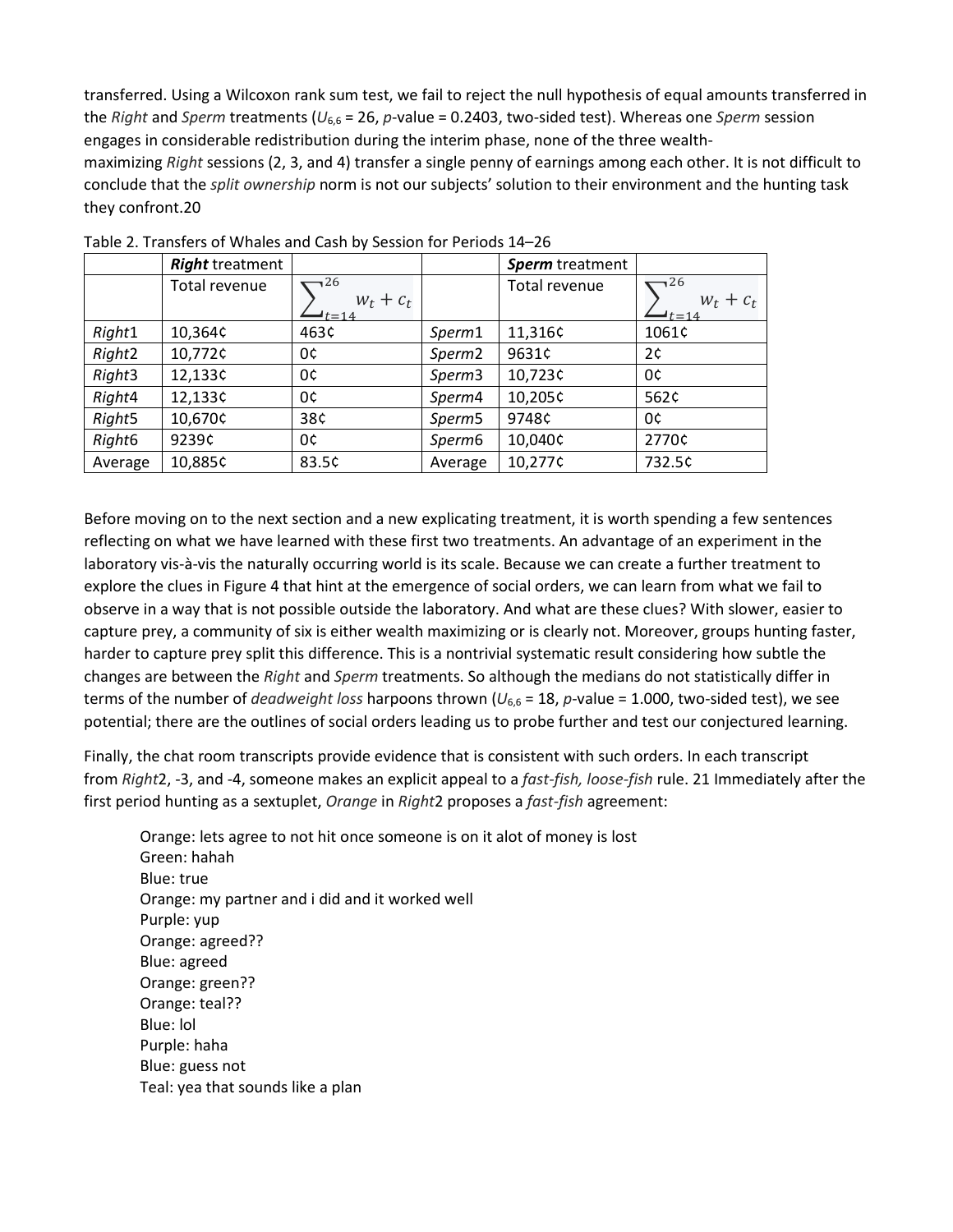The subjects in *Right*3 also have a conversation in period 15 with explicit *fast-fish* and *loose-fish* provisions:

Orange: if you steal another person's hit we all lose 50 Blue: the pies getting smaller nam saying Blue: lets spread out and not steal then cuz Orange: so if somebody gets one it would be more advantageous to let them have it Blue: yeah Red: sounds good Orange: and then it can be free game if they dsont catch it

This is similarly the case in period 14 of *Right*4, and everyone joins the conversation:

Purple: we missed a bunch Green: i think its first tagged first served Orange: yeah Red: agreed! Green: anything else is a hyge waste Green: huge\* Blue: that would be better Orange: we wont get any money if it splits Orange: okay Orange: first tag first serve! Orange: good idea Green: so everyone play nice? no pirates? Purple: boo Red: anyone know the purpose of the color? Purple: yeah Blue: what is it? Orange: its pointless Teal: yhoutght so Green: anyone not for that? Red: just more expensive Teal: so first grab first get Purple: sounds good Orange: yup Red: great Teal: no fighting! Orange: its really not worth it otherwise

Figure 5 is a snapshot of the *fast-fish, loose-fish* rule at work late in the *Right*4 session. This particular whale escaped from *Purple* and now *Blue* is attached to it. Even though it is within *Purple*'s range, her cool down time has expired, and she has yet to catch a whale this period, she acknowledges *Blue*'s right to it, as does *Red*. Also notice that all the six previously caught whales are whole and uncolored.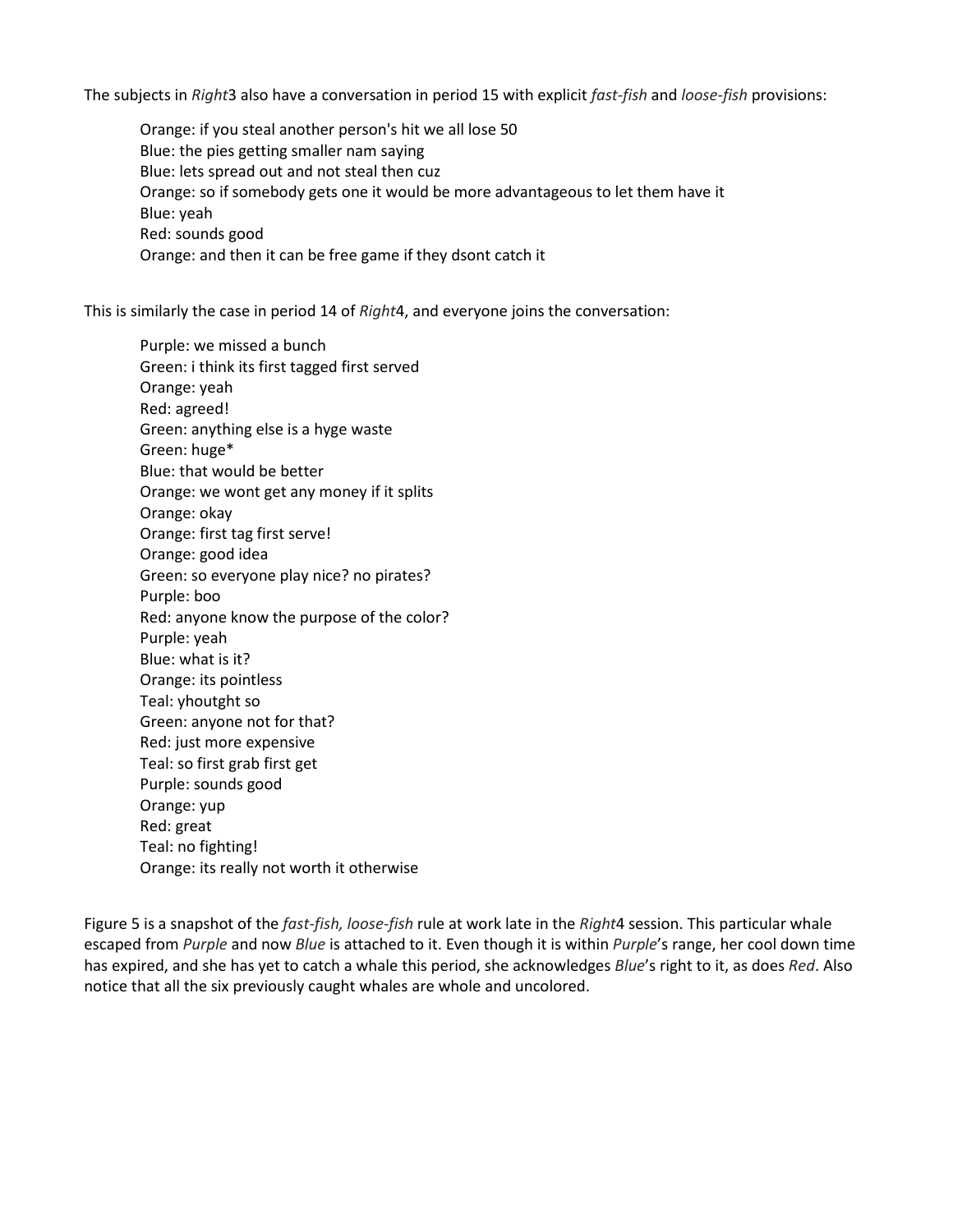

**Figure 5.** Snapshot of *Fast-fish, Loose-fish* at Work in *Right*4.

To summarize, we have found that ecology does matter in whether a social order forms, but we have too little data from the successful economies (3 of 12) to conclude anything about the content of the rules that govern the social order. For that we design a new treatment.

## 4. *Sort*: A Within- and Between-Group Design

#### 4.1 Design and Hypothesis

At this juncture, our project exemplifies what Latour (1999) pithily contends is subsidiarily true of all scientific hypothesizing, namely, that "[s]cientists' predictions or previsions are always postdictions or repetitions" (272). We now present a hypothesis that is unrepentantly grounded in postdictions of the *Sperm* and *Right* treatments. A rereading of Ellickson in light of our results reveals an understated but potentially important design consideration (emphasis added):

"[A]ccording to the hypothesis, whalers *switched* to iron holds the whale because that rule's advantages in reducing deadweight losses outweighed its transaction-cost disadvantages" (1991: 201). "[W]halers succeeded in [settling disputes without any guidance from American courts] during a time period in which all British decisions on whale ownership supported norms other than the iron-holds-thewhale rule [chiefly, fast-fish, loose-fish] that the Americans were *increasingly adopting*" (1991: 204). "The critic might challenge the offered utilitarian interpretation on a number of grounds. First, the evidence suggests that whalers might have been wise to use the first-iron rule for sperm whales and the fast-fish rule for right whales. They did not, and instead varied their rules according to the location of the fishery, not *according to species*" (1991: 205).

The first two quotations highlight that history matters. Among American whalers, *iron holds the whale* emerged spontaneously on the heel of another established rule, principally *fast-fish, loose-fish*. Moreover, this was a gradual process of change in response to increases in *deadweight loss* when the old rule no longer fit the ecology of the prey within a particular geographic community, as the third quotation specifies.

Our new treatment incorporates these observations. Our first aim for the new treatment is a feature that regularly predicts for our sextuplet communities the stable adoption of a wealth-maximizing rule of capture, whether *fast-fish, loose-fish* or *iron holds the whale* or neither. The second aim is to change our between-group comparison to a within-group comparison, that is, change the type of whale from right to sperm within a session to reflect the historical chronology of the emergent norms. The former feature provides the important empirical foundation for investigating the latter feature of how established wealth-maximizing rules evolve to fit the ecological circumstances.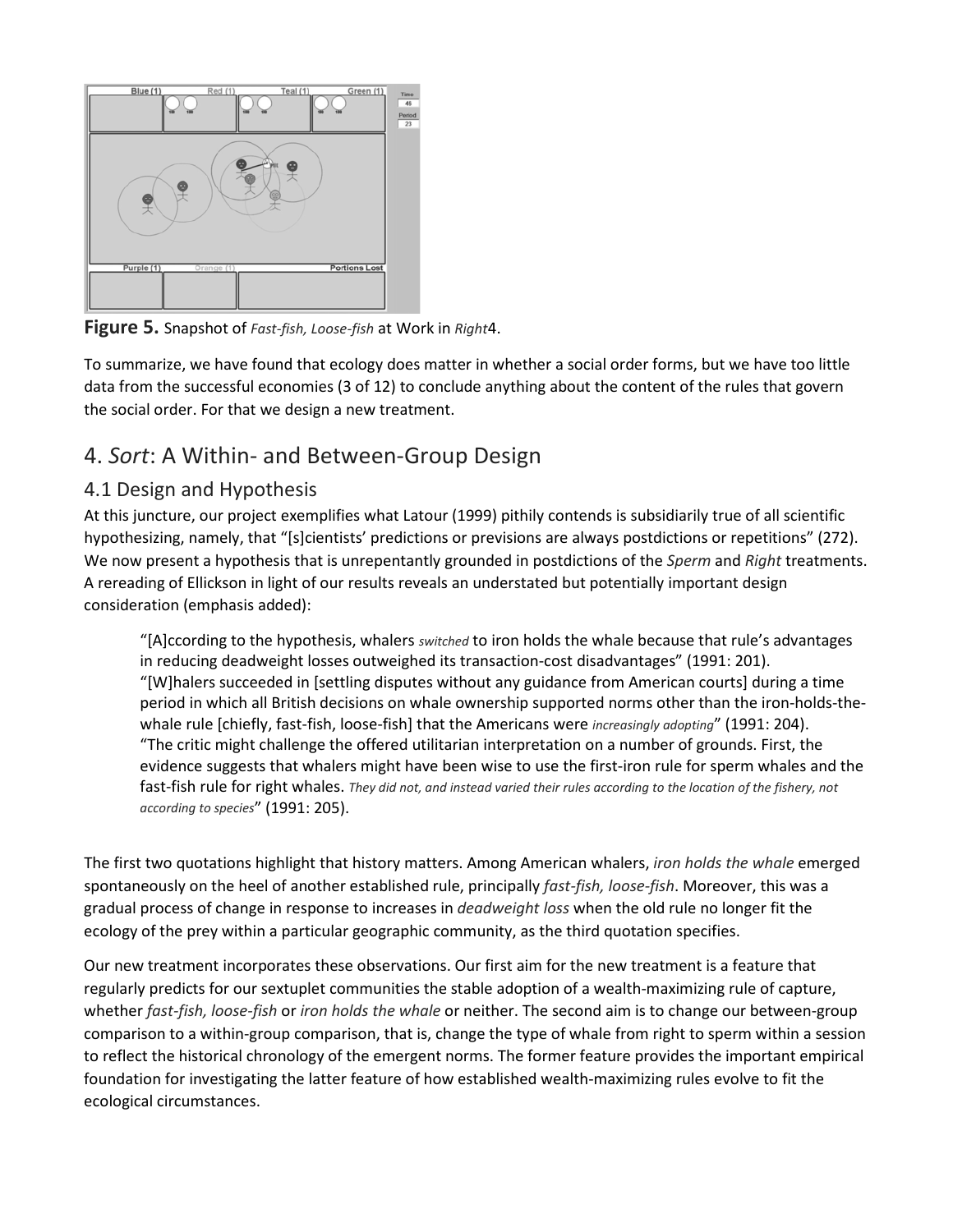An implicit assumption of Ellickson's hypothesis is that whale boat captains were part of a process of trial and error that selected "whalers" who respected a community's rules of capture, whatever the rules may be or however they evolved. Although 19th-century whaling was not without its conflicts, disputes were not rampant. Ellickson (1991) writes that "[t]he international whaling community was a tight one … primarily because whaling ships commonly encountered one another at sea, and because whalers' home and layover ports were few, intimate, and socially interlinked. The scant evidence available suggests that whalers' norms of capture were internationally binding" (193).

Within the framework of our original design, we looked for an observable metric from the first 13 periods with which we could prevision (and replicate from past experience) a community-minded sextuplet for periods 14– 26. In the *Right* and *Sperm* treatments, we recruit six random people for a session and force them to interact in a community in which no one can be excluded, nor can anyone exclude themselves no matter their individual dispositions. For our last treatment, which we will call *Sort*, we invite 12 participants for each of six sessions and then divide them into two groups of six after period 13: *Civil* and *Rude*.22 Unbeknownst to the subjects, the *Civil* (*Rude*) group is composed of the top (bottom) three pairs from periods 8–13 that have the fewest (highest) total number of strikes on attached whales. The idea is that this early behavior predicts whether or not the sextuplet will develop and abide by a rule of capture.23 In a civil community, *no single person sets himself above the others* by striking an attached whale; there is a mutual, or better, reciprocal, respect for evolved rules of capture. In contrast, rude members of a group *put their own material interests above the interests of others* by striking attached whales.

For the second aim of this final treatment, we add an additional 13 periods to the end of the session. For the first 26 periods, right whales are the prey, but for the last 13 periods, the prey switches without announcement to sperm whales in both the *Civil* and the *Rude* groups. Because we have increased the number of periods by 50%, we decrease the value of a whale and the cost of harpoons by 40%. Table 3 compares the parameters of the *Sort* treatment with the *Right* treatment. The only other difference is that we trim the interim phase from 90 to 60 s so that we can continue to complete the sessions within 2 h. In the first two treatments, the interim phase appeared to have about half a minute's worth a slack.

|                                                  | <b>Right</b>     | <b>Sort</b> (right whales) | <b>Sort</b> (sperm whales) |
|--------------------------------------------------|------------------|----------------------------|----------------------------|
| Parameter                                        | Periods1-26      | Periods 1-26               | Periods 27-39              |
| Probability of successful first strike           | 0.75             | 0.75                       | 0.25                       |
| Probability of successful subsequent strike      | 0.90             | 0.90                       | 0.75                       |
| Probability of death after first strike          | 0.25             | 0.25                       | 0.10                       |
| Probability of death after subsequent strike     | 0.50             | 0.50                       | 0.25                       |
| Expected number of harpoons to pull in a         | $\approx$ 1.2697 | $\approx 1.2697$           | $\approx 1.9577$           |
| whale                                            |                  |                            |                            |
| Whale speed, pixels/s                            | 50               | 50                         | 75                         |
| Whale speed reduction after first strike         | 0.75             | 0.75                       | 0.75                       |
| Whale speed reduction after second strike        | 0.50             | 0.50                       | 0.50                       |
| Whaler speed, pixels/s                           | 25               | 25                         | 25                         |
| Value of whole whale                             | 100¢             | 60¢                        | 60¢                        |
| Portion allocated to <i>m</i> successful whalers | 1/m <sup>2</sup> | 1/m <sup>2</sup>           | 1/m <sup>2</sup>           |
| Cost of regular harpoon                          | 10¢              | 6¢                         | 6¢                         |
| Cost of colored harpoon                          | 20¢              | 12c                        | 12c                        |
| Diameter of harpoon range, pixels                | 175              | 175                        | 175                        |
| Diameter of sight, pixels                        | 325              | 325                        | 325                        |
| Number of whales per pair (periods 1-13)         | 4                | 4                          | <b>NA</b>                  |

Table 3. Summary of Parameters for *Right* and *Sort* Treatments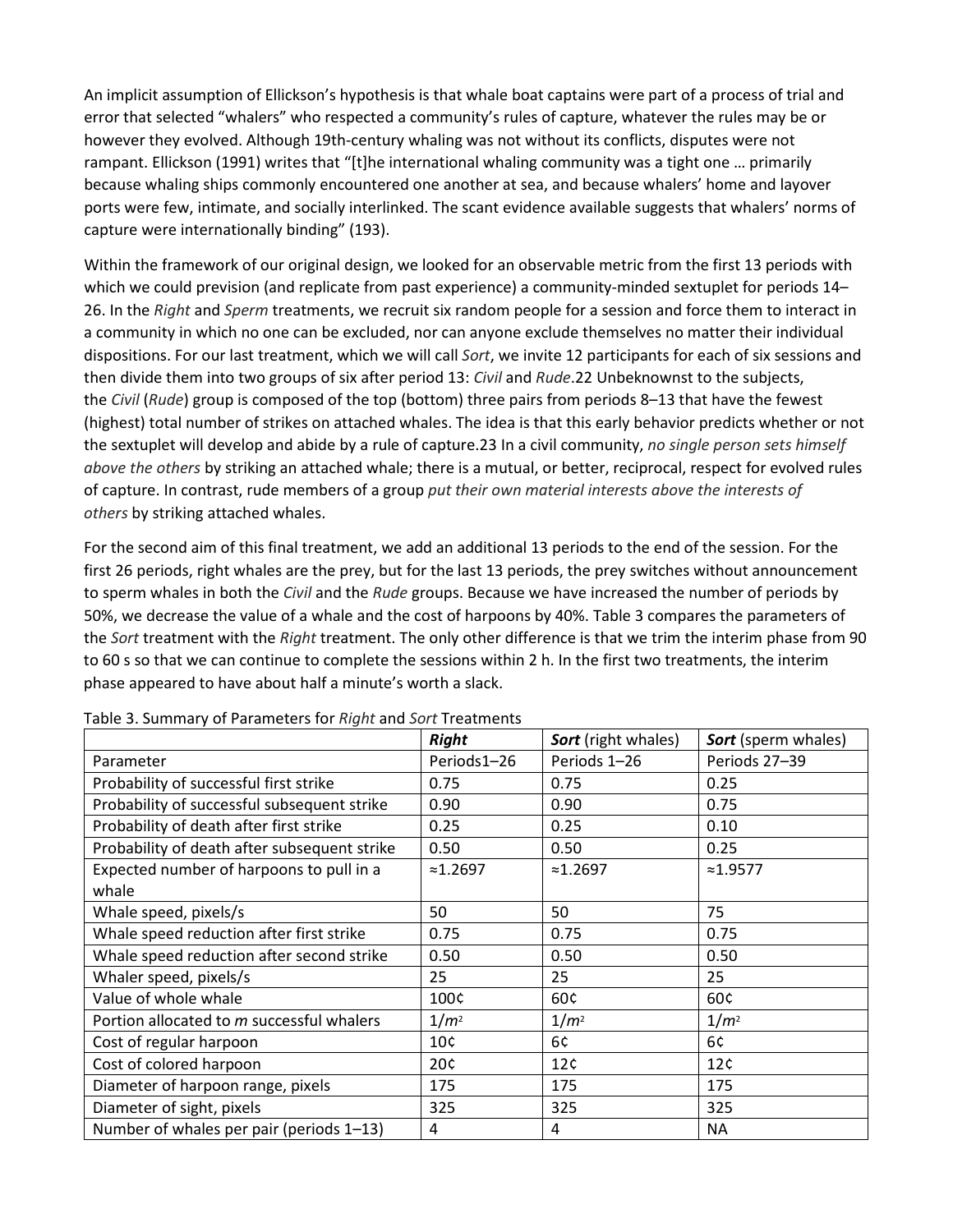| Number of whales per sextuplet             | 10   | 10  | 10        |
|--------------------------------------------|------|-----|-----------|
| Cash endowment (to buy harpoons for period | 150¢ | 90¢ | <b>NA</b> |
|                                            |      |     |           |
| Length of gathering (phase A), s           | 90   | 90  | 90        |
| Length of interim (phase B), s             | 90   | 60  | 60        |
| Time to pull in, s                         |      |     |           |
| Time to cool down, s                       |      |     |           |

In general terms, we hypothesize that *Civil* sextuplets will respond to the ecological change in whale type in a wealth-maximizing manner and that *Rude* sextuplets will not respond to the change or will respond in a way that is not wealth maximizing. More specifically, the *Sort* treatment generates eight hypotheses, the findings for which we examine in detail in the next subsection:

*Baseline hypothesis*: For periods 1–13, there is no difference in the number of *fast-fish, loose-fish*, *iron holds the whale*, and *deadweight loss* harpoons in the *Sort* (in aggregate) and *Right* treatments.

*Civil pair hypothesis*: For periods 8–13, *Civil* pairs throw fewer *deadweight loss* harpoons than *Right* pairs.24 *Civil sextuplet hypothesis*: For periods 21–26, *Civil* sextuplets throw fewer *deadweight loss* harpoons than *Right* and *Rude* sextuplets.

*Civil fast-fish, loose-fish hypothesis*: For periods 21–26, *Civil* sextuplets throw more *fast-fish, loose-fish* than *iron holds the whale* harpoons.

*Ellickson hypothesis*: For *Civil* sextuplets, there is a structural break in the number of *deadweight loss* harpoons thrown when the prey changes from right to sperm whales in period 27.

*Ellickson counterhypothesis*: For *Rude* sextuplets, there is no structural break in the number of *deadweight loss* harpoons thrown when the prey changes from right to sperm whales in period 27.

*Auxiliary Ellickson hypothesis*: The usage of *iron holds the whale* harpoons is nondecreasing in *Civil* sextuplets. *Auxiliary Ellickson counterhypothesis*: The usage of *iron holds the whale* harpoons decreases in *Rude* sextuplets.

#### 4.2 Results

Given that we have changed a couple minor parameters and the subject pool with the new *Sort* treatment, our first finding is important to establish that we have the same baseline in periods 1–13.

*Finding 3 (Baseline hypothesis)*. There is no difference in the number of *fast-fish, loose-fish*, *iron holds the whale*, and *deadweight loss* harpoons in the *Sort* and *Right* treatments summed over periods 1–13.25

*Evidence*: Using a Wilcoxon rank sum test on the 36 independent pairs in the *Sort* treatment and the 18 independent pairs in the *Right* treatment, we fail to reject the null hypothesis of equal number of harpoons in each of the three categories with two-sided tests (*fast-fish, loose-fish*: *U*36,18 = 393.5, *p*-value = 0.2047; *iron holds the whale*: *U*36,18 = 367, *p*-value = 0.4387;26 and *deadweight loss*: *U*36,18 = 334.5, *p*-value = 0.8495).

Having established that we have the same baseline in *Sort* and *Right* for the first 13 periods, we check that our metric separates out civil-minded pairs in *Sort* relative to *Right* where both civil and rude subjects are "lumped" together.

*Finding 4 (Civil pair hypothesis)*. *Civil* pairs throw fewer *deadweight loss* harpoons than *Right* pairs for periods 8– 13.

*Evidence*: Using a Wilcoxon rank sum test on the 18 independent *Civil* pairs and the 18 independent *Right* pairs, we reject the null hypothesis of equal number of *deadweight loss* harpoons in favor of the alternative of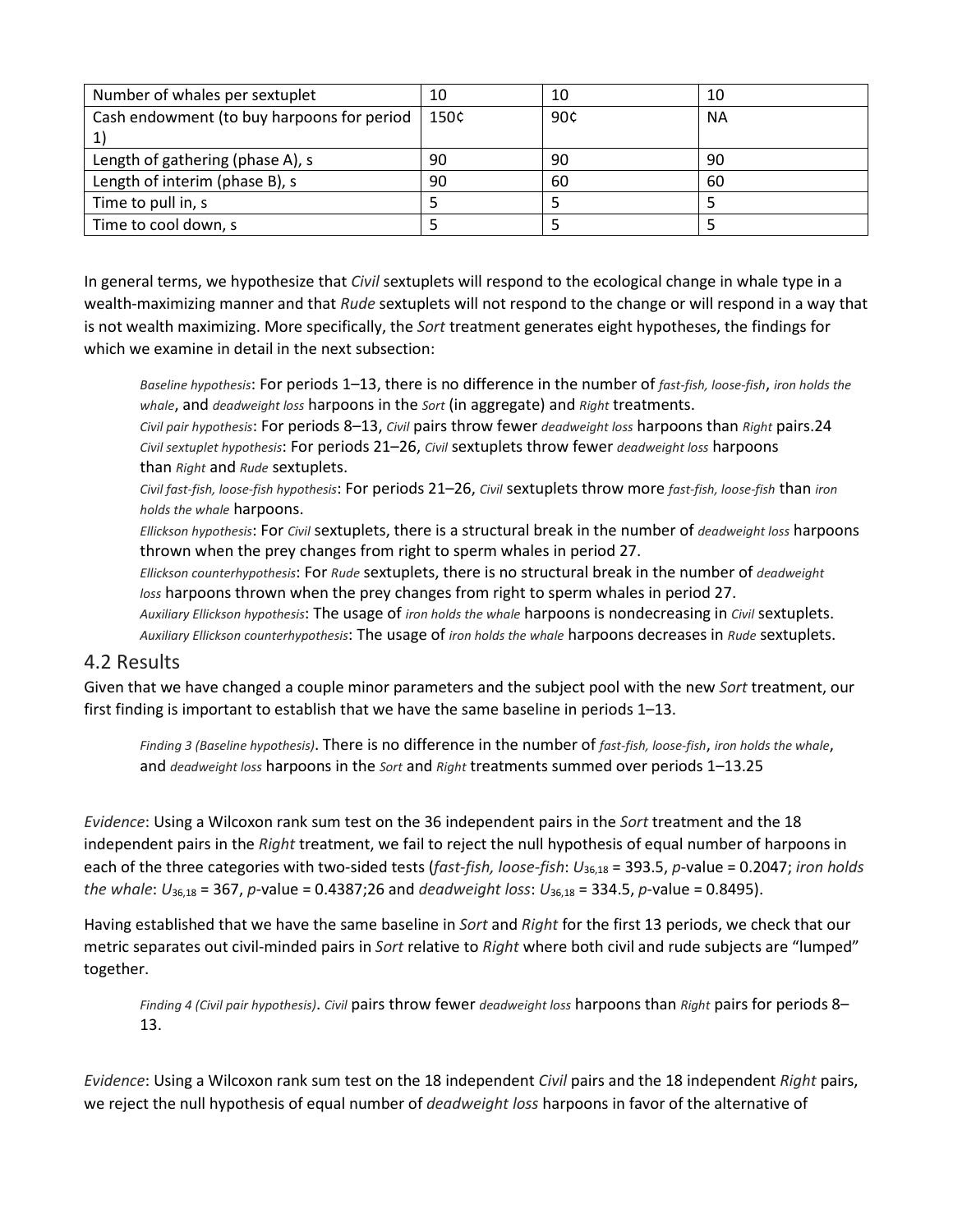fewer *deadweight loss* harpoons in *Civil* (*U*18,18 = 240, *p*-value = 0.0066, one-sided test). On average, a *Civil* pair throws 1.1 *deadweight loss* harpoons as opposed to 3.8 such harpoons for the average *Right* pair.

Finding 4 is only useful if it serves as the predictor for wealth-maximizing, rule-following behavior among *Civil* sextuplets, which is our next finding.

*Finding 5 (Civil sextuplet hypothesis)*. *Civil* sextuplets throw fewer *deadweight loss* harpoons than *Right* and *Rude* sextuplets for periods 21–26.

*Evidence*: Using a Wilcoxon rank sum test, we reject the null hypothesis of an equal number of *deadweight loss* harpoons in favor of the alternative of fewer *deadweight loss* harpoons in *Civil* than in *Right* (*U*6,6 = 29, *p*value = 0.0465, one-sided test) and in *Rude* (*U*6,6 = 27.5, *p*-value = 0.0660, one-sided test). On average, a *Civil* sextuplet throws 9.3 *deadweight loss* harpoons per session over the last six periods with right whales, whereas *Right* and *Rude* sextuplets each throw 29.3 such harpoons over the same time period.27

Finding 1c reports no significant difference in the number of *fast-fish, loose-fish* and *iron holds the whale* harpoon throws in the *Right* treatment. But as Figure 4 suggests, *Right* sessions are either wealth maximizing or not. *Right* whalers who are not wealth maximizing may throw costly *iron holds the whale* harpoons, but what about *Civil* whalers who we know from Finding 5 *are* wealth maximizing? Naturally, we ask whether *Civil* whalers in the *Sort* treatment throw more *fast-fish, loose-fish* than *iron holds the whale* harpoons at right whales. Our next result strongly finds this to be the case.

*Finding 6 (Civil fast-fish, loose-fish hypothesis)*. With right whale prey *Civil* sextuplets throw more *fast-fish, loosefish* than *iron holds the whale* harpoons.

*Evidence*: Using a Wilcoxon signed rank test, we reject the null hypothesis of equal number of *fast-fish, loosefish* and *iron holds the whale* harpoons in favor of the alternative of more *fast-fish, loose-fish* harpoons in *Civil* (*W*<sup>6</sup> = 20, *p*-value = 0.0312, one-sided). Of all the non-*deadweight loss* harpoons that are thrown for periods 21–26, the *Civil* sessions, respectively, throw *fast-fish, loose-fish* harpoons 84.5%, 82.4%, 33.8%, 81.3%, 88.2%, and 94.4% of the time.

Taken together, Findings 1c and 6 support Ellickson's hypothesis on the adoption of wealth-maximizing norms plus they highlight the importance of group selection. So although we could only conclude from Finding 1 that the ecology matters in whether a social order forms, we could not conclude what the content of the rule system is that the three wealth-maximizing groups implemented*. Finding 6 reports that civil-minded subjects rather convincingly adopt, as hypothesized, the rule of* fast-fish, loose-fish*.*

Although we did not initially recognize the importance of Ellickson's implicit assumption that whalers were survivors of a process that selected for people who abided by customary rules of behavior, our laboratory experiment demonstrates that some groups of individuals may be, at least as a group, simply ill-suited to hunt whales. If the subjects in the three inefficient *Right* sessions had been actual 18th or 19th century whalers, their "rude" behavior would have put them out of business. Or they would have realized that whaling was for them an inferior means of earning a living, and they would have self-selected into an occupation more suited to their temperament.

Our sorting mechanism, unbeknownst to the subjects, mimics this process in our laboratory. As in nearly every economic experiment, they have no outside option in the experiment for earning money, nor any enforcement mechanism to minimize deadweight losses except the threat of retaliation (which only causes further *deadweight loss*). Indeed, a whaling community following *fast-fish, loose-fish* or *iron holds the whale* is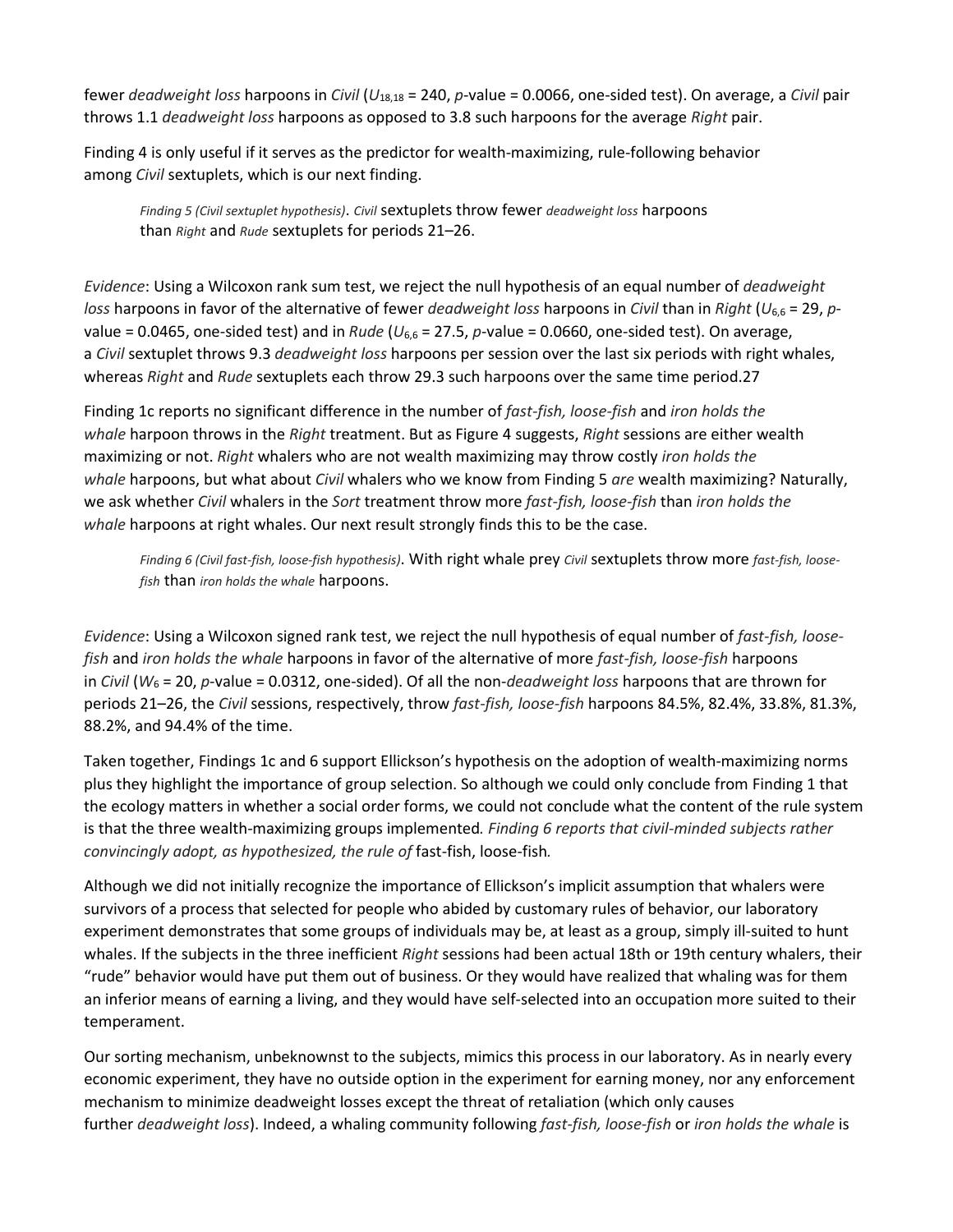unstable under defection or invasion by unruly outsiders. Hence, the importance of cultivating order via the composition of a community. Jaworski and Wilson (2011) illustrate the importance of endogenous group selection for the emergence of a respect for property. In our *Sort* treatment, we draw upon the lessons from Jaworski and Wilson, Ellickson, and our first two treatments by incorporating an endogenous group selection mechanism. Consequently, we find statistically significant support for the hypothesis that *Right* whalers predominantly adopt a rule of *fast-fish, loose-fish* rather than *iron holds the whale*.28

Having established a wealth-maximizing metric that sorts subjects into *Civil* and *Rude* groups, we now examine the responses of these groups to an ecological change in prey and assess the implications of the general wealthmaximizing hypothesis.

*Finding 7a (Ellickson hypothesis)*. For *Civil* sextuplets, there is a structural break in the number of *deadweight loss* harpoons thrown when the prey changes from right to sperm whales.

*Evidence*: For our quantitative evidence, we employ a Chow (1960) test on an ordinary least squares (OLS) regression of the average number of *deadweight loss* harpoons (across the six sessions) on a constant and the period. The results are reported in Table 4. For the *Civil* treatment average as a whole, we reject the null hypothesis of no structural break in period 27 in favor of the alternative of a structural break at the 99% level of confidence (*F*2,22 = 19.20 > F0.012,22= 5.72). We also conduct this test for each individual session. *Civil*3, -5 and -6 all have statistically significant structural breaks at the 99% and 95% levels of confidence, respectively. The remaining three sessions are insignificant. Figure 6 plots the number of *deadweight loss* harpoons for the treatment as a whole and for the two subsets of sessions that do and do not have structural breaks at the session level. In the top two panels, there is a statistically significant *negative* slope with right whales followed by a statistically significant and *positive* slope with sperm whales. Notice also that the variance starts low in the early periods with sperm whales but then increases strikingly toward the end of the sessions. Although the three other sessions do not have upward trends with sperm whales, the variance is increasing, which is perhaps an indicator that a (statistically significant) breakdown may be coming later for these sessions (see panel (c) in Figure 6).

| Coefficient        | Periods 14- | $p$ -value | Periods 14- | $p$ -value | Periods 26- | $p$ -value |
|--------------------|-------------|------------|-------------|------------|-------------|------------|
|                    | 39          |            | 26          |            | 39          |            |
| Civil (all)        |             |            |             |            |             |            |
| Constant           | 20.36       | < 0.0001   | 44.16       | < 0.0001   | $-16.16$    | 0.0287     |
| Period             | $-0.33$     | 0.0334     | $-1.53$     | 0.0006     | 0.78        | 0.0020     |
| $F_{2,22}$         | 19.20       |            |             |            |             |            |
| Civil1             |             |            |             |            |             |            |
| Constant           | 2.45        | 0.0090     | 4.77        | 0.0575     | 0.81        | 0.6783     |
| Period             | $-0.03$     | 0.2873     | $-0.15$     | 0.1915     | 0.02        | 0.7611     |
| $F_{2,22}$         | 1.15        |            |             |            |             |            |
| Civil <sub>2</sub> |             |            |             |            |             |            |
| Constant           | 0.86        | 0.3437     | 1.04        | 0.5598     | $-3.63$     | 0.2766     |
| Period             | 0.05        | 0.1646     | 0.04        | 0.6166     | 0.18        | 0.0892     |
| $F_{2,22}$         | 1.23        |            |             |            |             |            |
| Civil <sub>3</sub> |             |            |             |            |             |            |
| Constant           | 6.10        | 0.0042     | 16.18       | 0.0043     | $-3.22$     | 0.1721     |
| Period             | $-0.15$     | 0.0374     | $-0.67$     | 0.0116     | 0.14        | 0.0662     |
| $F_{2,22}$         | 6.69        |            |             |            |             |            |
| Civil <sub>4</sub> |             |            |             |            |             |            |
| Constant           | 2.61        | 0.0240     | 5.89        | 0.0478     | 5.18        | 0.0670     |

Table 4. Estimated Linear Regressions for *CivilDeadweight Loss* Harpoons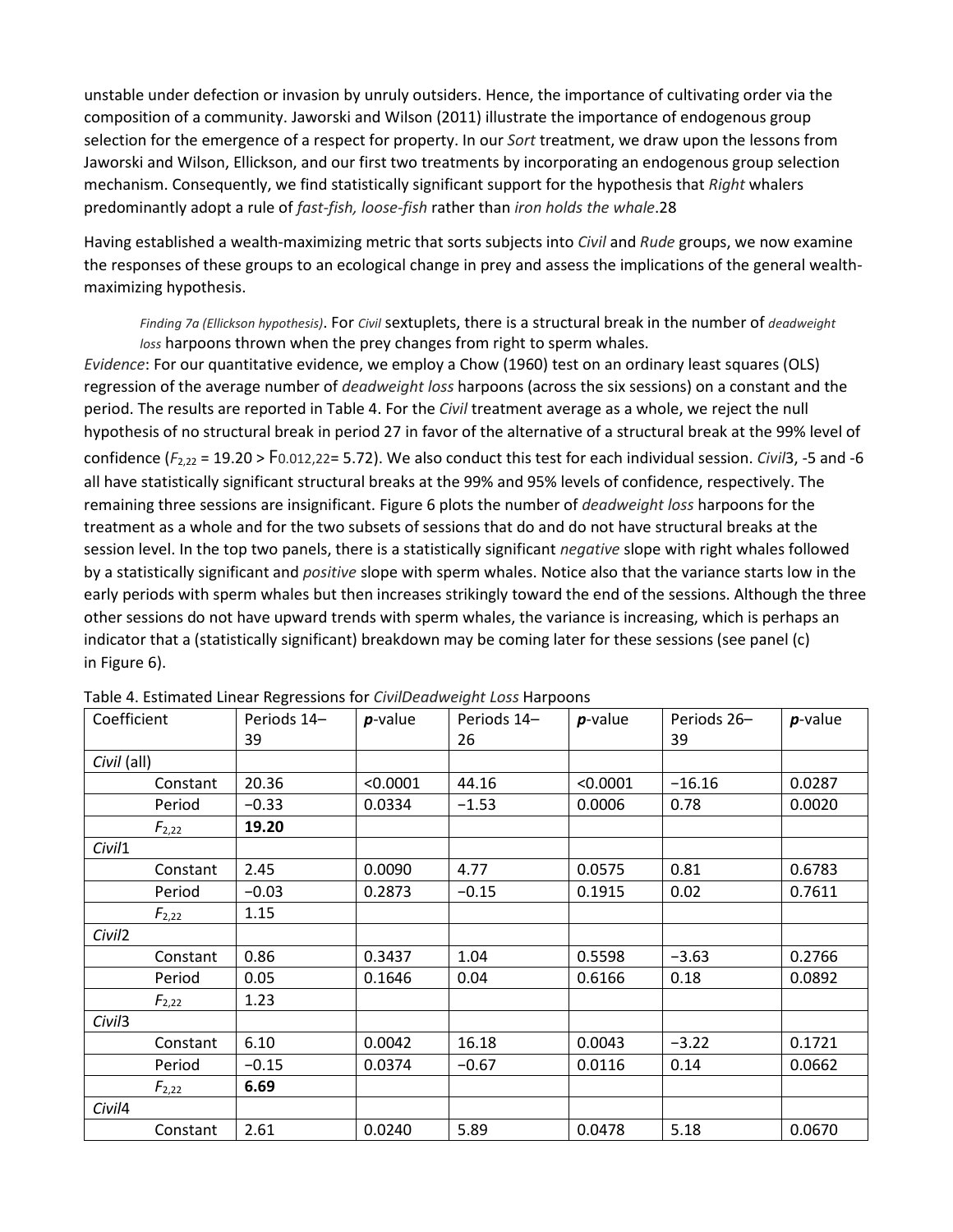|                    | Period            | $-0.05$ | 0.2360 | $-0.23$ | 0.1111 | $-0.12$  | 0.1536 |
|--------------------|-------------------|---------|--------|---------|--------|----------|--------|
|                    | $F_{2,22}$        | 2.01    |        |         |        |          |        |
| Civil <sub>5</sub> |                   |         |        |         |        |          |        |
|                    | Constant          | 9.86    | 0.0000 | 16.69   | 0.0016 | $-2.83$  | 0.1695 |
|                    | Period            | $-0.28$ | 0.0002 | $-0.62$ | 0.0098 | 0.11     | 0.0921 |
|                    | F <sub>2,22</sub> | 6.18    |        |         |        |          |        |
| Civil <sub>6</sub> |                   |         |        |         |        |          |        |
|                    | Constant          | $-1.52$ | 0.2435 | $-0.41$ | 0.8575 | $-12.46$ | 0.0102 |
|                    | Period            | 0.13    | 0.0078 | 0.09    | 0.4084 | 0.46     | 0.0031 |
|                    | F <sub>2,22</sub> | 4.48    |        |         |        |          |        |

Bolded entries are significant at the 95% level of confidence.





The chat transcripts for the final two periods of *Civil*6 exemplify the breakdown in the social order and a yearning for the order of periods past:

Orchid: what happended to the pack olive? Brown: olive how do you theif? Pink: why is brown really red Olive: the rules of the game seemed to have changed, as I noticed from pink Orchid: how so? Brown: OUCH Khaki: yeah i notived that too Olive: it seems the last person (usually) to touch gets the ball Brown: i am not commie Khaki: lol Olive: well maybe not, I'm not so sure.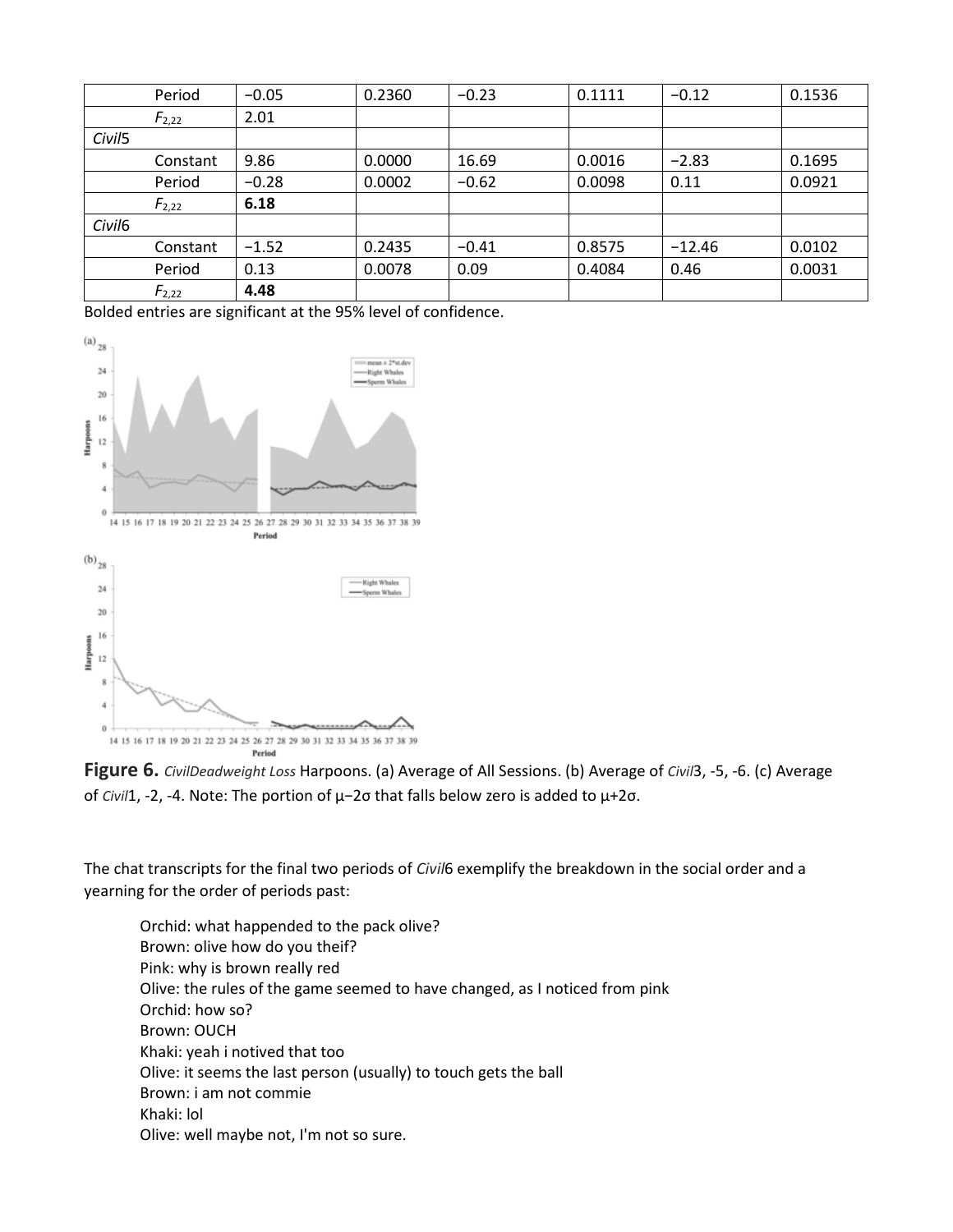Pink: it seems as if i have started an all out war Orchid: just keep to the old rules Brown: i think it was better before Pink: my bad Olive: okay Orchid: k Khaki: yeah i liked it when it was just 2 ppl Olive: haha Orchid: true Gray: the good ol' days

If, given the particular circumstances of time and place, rules form endogenously to maximize wealth, then the rules of capture for right whales will be ill-suited for sperm whales. Finding 7a supports this hypothesis with *Civil* sextuplets. Finding 7b assesses the implications of the hypothesis for the counterfactual circumstances of counter-sociable groups.

*Finding 7b (Ellickson counterhypothesis)*. For five of six of the *Rude* sextuplets, there are no structural breaks in the number of *deadweight loss* harpoons thrown when the prey changes from right to sperm whales.

*Evidence*: Table 5 reports the *F*-statistics for a Chow tests by session of an OLS regression of the average number of *deadweight loss* harpoons on a constant and the period. Save *Rude*3, all are highly insignificant. Panel (a) in Figure 7 plots the average number of *deadweight loss* harpoons for these five sessions. There is no structural break in their wealth-maximizing behavior because there is no such behavior to begin with. As their treatment name suggests, they are as Ferguson (1767/2007) might describe them, "a band of robbers, who prey without restraint, or remorse, on their neighbors" (83). An implicit assumption of the counterhypothesis is that preying without restraint or remorse will not lead to the emergence of wealth-maximizing rules of capture within periods 14–26. *Rude*3 demonstrates that this assumption is not uniformly true. Despite starting period 14 with 12 *deadweight loss* harpoons thrown, that number steadily falls to just one *deadweight loss* harpoon in periods 25 and 26 (see Figure 7). When the prey switches to sperm whales, they remain well-behaved with no *deadweight loss* harpoons for several periods, which is a structural break because they cannot improve any more until the end of the session when their number of *deadweight loss* harpoons slightly increases. *Rude*3 is the proverbial exception that proves the rule; it looks more like *Civil*1, -2, and -4 with sperm whales than its treatment counterparts.

Table 5. Chow Test Statistics for *Deadweight Loss* Harpoons by *Rude* Session

|           | $F_{2,22}$ |
|-----------|------------|
| Rude1     | 1.78       |
| Rude2     | 1.53       |
| Rude3     | 17.29      |
| Rude4     | 1.46       |
| Rude5     | 1.80       |
| Rude6     | 1.60       |
| F0.052.22 | 3.44       |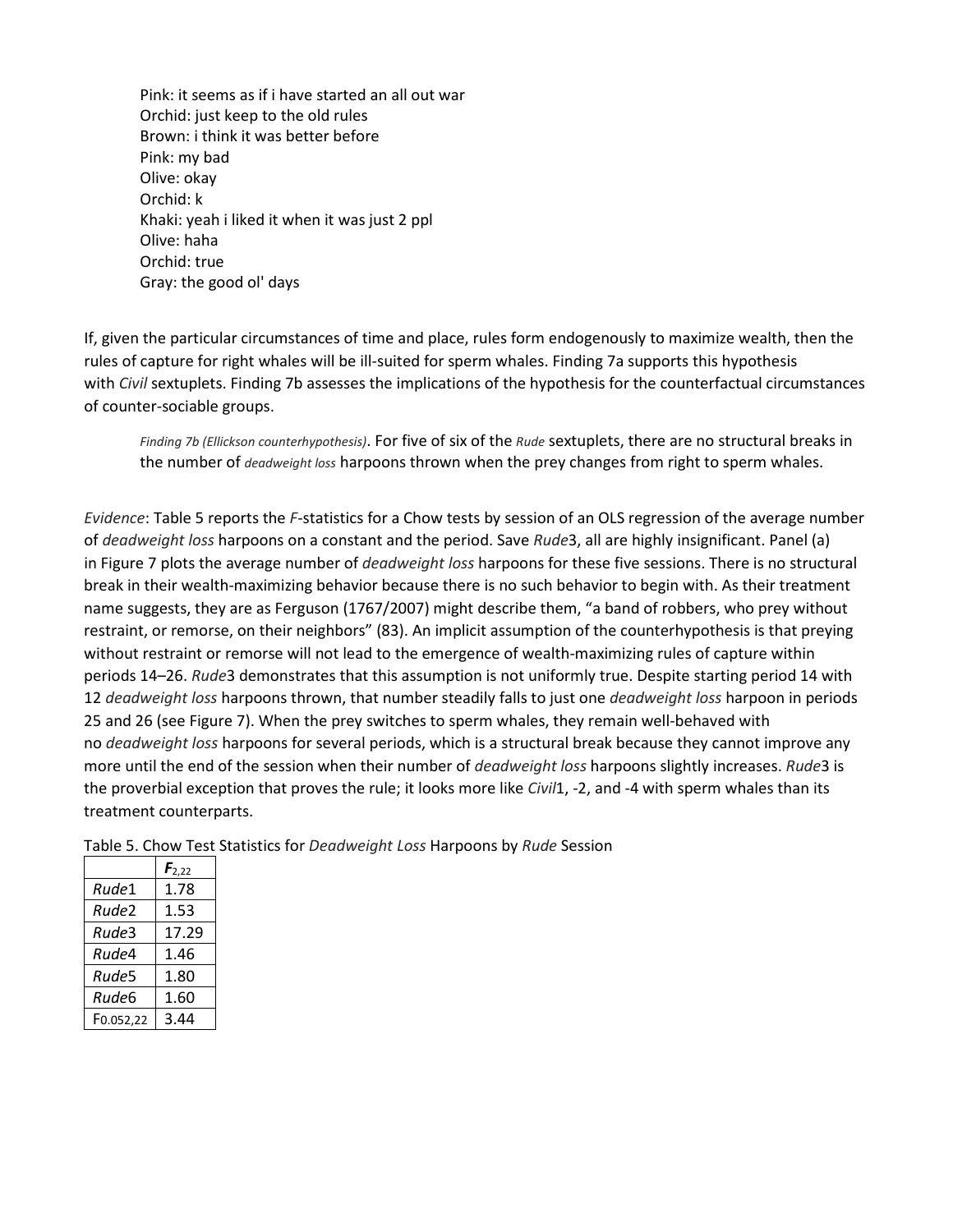

Figure 7. *RudeDeadweight Loss* Harpoons. (a) Average of *Rude*1, -2, -4, -5, -6. (b) *Rude*3. Note: The portion of μ−2σ that falls below zero is added to μ+2σ.

Having found striking direct and indirect evidence that *Civil groups*, unlike their *Rude* counterparts, exhibit wealth-maximizing behavior and respond to changes in their environment, we conclude this section with our final finding.

*Finding 8 (Auxiliary Ellickson hypothesis and counterhypothesis)*. The usage of *iron holds the whale* harpoons is constant in *Civil* sextuplets and decreases in *Rude* sextuplets.

*Evidence*: We employ a simple OLS regression of average number of *iron holds the whale* harpoons in the *Civil* and *Rude* subtreatments on a constant and the period, for periods 14–39. The results are reported in Table 6. There is no significant trend in the *Civil* regression across the whale types (*p*-value = 0.1723), and hence the regression explains almost nothing ( $R^2$  = 7.6%). In contrast, in the *Rude* regression, the period covariate is highly significant (*p*-value < 0.0001) and explains 58.3% of the variance of the dependent variable. Figure 8 plots the average (scaled) number of harpoons thrown in the *Civil* and *Rude* subtreatments, and Figures 9 and 10 report the same at the session level. Although the number of *iron holds the whale* harpoons is increasing in some *Civil* sessions, decreasing in others, and constant in others still, the strength of this finding rests in the *Rude* sextuplets, save for *Rude*1 that looks more like *Civil*1, -2, and -4.

|  |  | Table 6. Estimated Linear Regressions for Iron Holds the Whale Harpoons for Periods 14-39 |
|--|--|-------------------------------------------------------------------------------------------|
|--|--|-------------------------------------------------------------------------------------------|

|             | Civil    |                 | <b>Rude</b> |                 |
|-------------|----------|-----------------|-------------|-----------------|
| Coefficient | Estimate | <b>p</b> -value | Estimate    | <b>p</b> -value |
| Constant    | 4.33     | < 0.0001        | 4.98        | < 0.0001        |
| Period      | $-0.03$  | 0.1723          | $-0.08$     | < 0.0001        |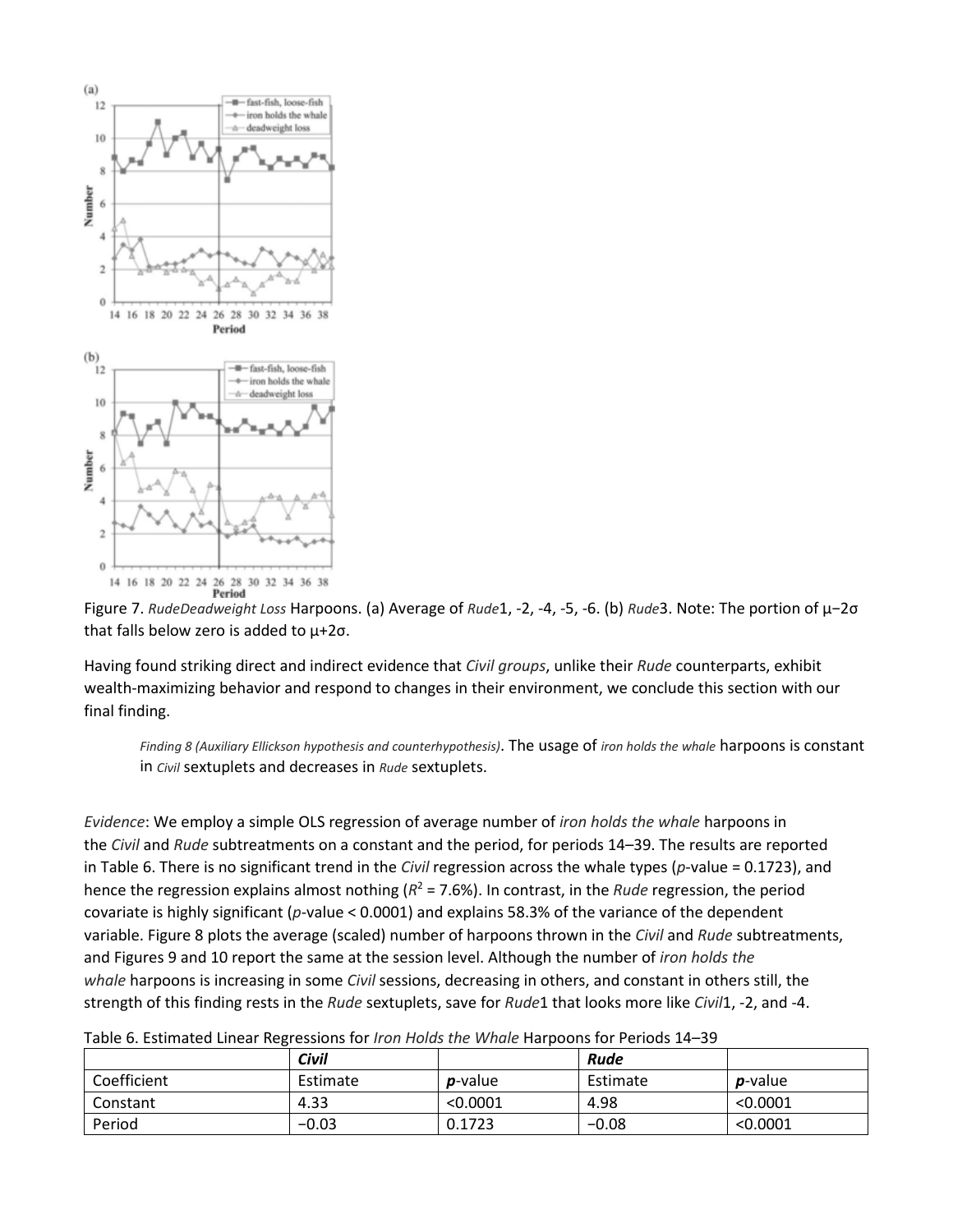| $R^2$<br>%                  | _<br>. .     | $ \sim$<br>. .<br>30.J |  |
|-----------------------------|--------------|------------------------|--|
| $\sim$ $\sim$<br>$V -$<br>. | $\sim$<br>20 | $\sim$<br>້            |  |



Figure 8. Average Number of Harpoons by Type for the *Sort* Sextuplets. (a) *Civil* Sextuplets. (b) *Rude* Sextuplets.



Figure 9. Stacked Area Plot of Harpoon Types by Session for the *Civil* Sextuplets.



Figure 10. Stacked Area Plot of Harpoon Types by Session for the *Rude* Sextuplets.

Although the usage of *iron holds the whale* harpoons is not increasing in the *Civil* sessions, it is also not decreasing as it is in the *Rude* sessions. This suggests that *Civil* whalers may be on the path to adopting a new wealth-maximizing rule of capture to fit their new ecological environment. *Rude* whalers, on the other hand, do not appear headed toward any rule of capture, much less a wealth-maximizing one involving *iron holds the whale*. The process by which norms of behavior change is undoubtedly long and tedious. Yet the *Civil* whalers, unlike their *Rude* counterparts, appear not to be headed in the wrong direction.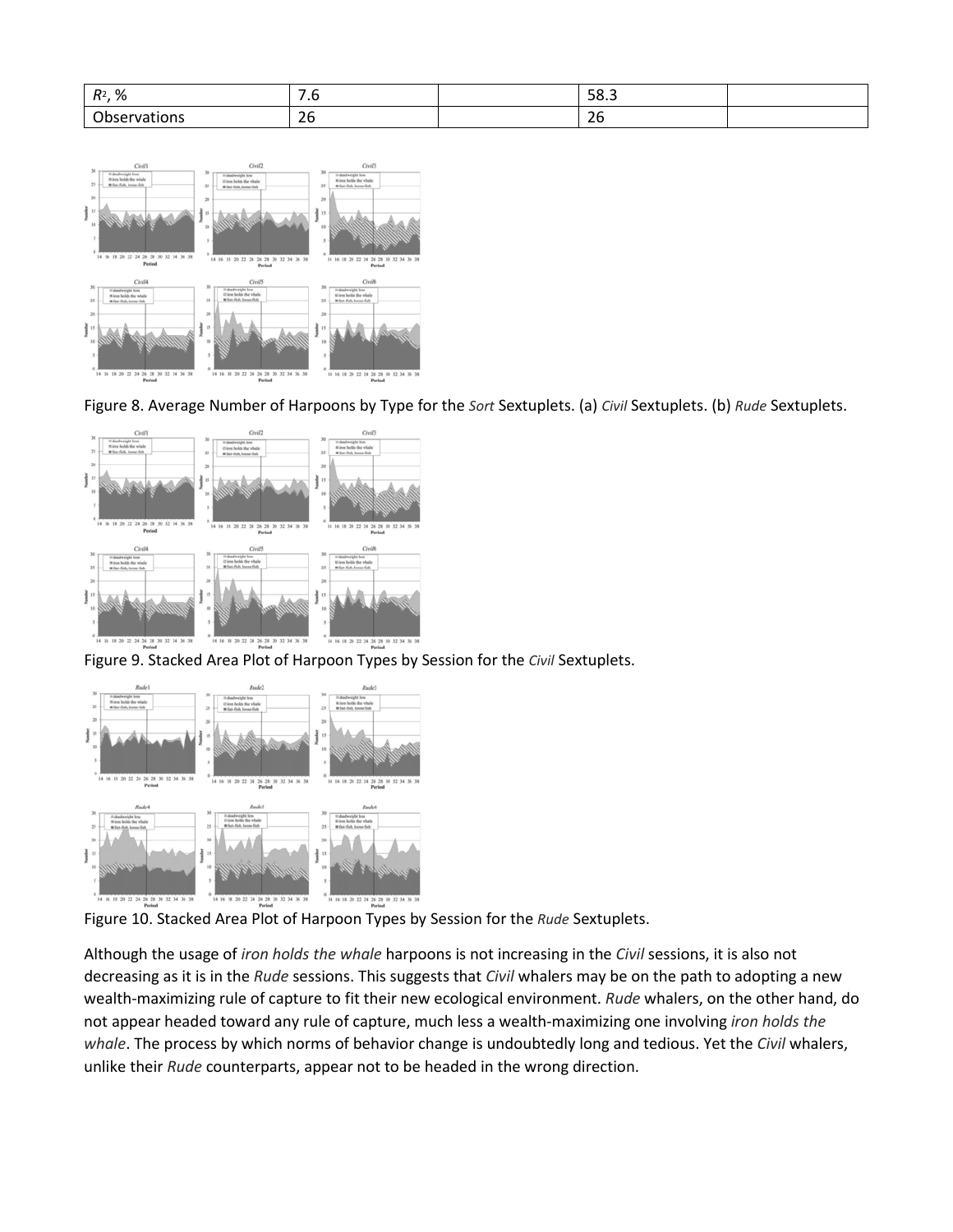## 5. Discussion and Conclusion

Economists, like ordinary people, tend to think of property as a relationship between things and people, when instead property is a system of relational rules between people involving things (Stake 2004). This subtle change in focus obscures the ultimate impetus for developing rules of property: minimizing the negative sum costs of conflict over competition for resources. Moreover, when the focus shifts away from rules of good and proper behavior among people to rules that assign things to people, the idea of the legal centralism follows quite readily. Rules, it seems, must be deliberately created to determine what is right regarding an individual and his or her things, and the state appears to be the sole available option to do the instituting and enforcing of such rules. Legal centralism assumes away conflict as the impetus for property because the state has a monopoly on the use of violence.

But this gets things the wrong way.29 When people have a common understanding of the right and wrong ways to behave, rules governing behavior can emerge by agreement to avoid particular conflicts of time and place. This approach to understanding property has a rich and long intellectual tradition that predates the enlightenment (Buckle 1991). Samuel Pufendorf, a 17th century German jurist-philosopher, is one such precursor who laid out the foundations for the origins of property that we explore in our experiment. His theory begins with the antecedent circumstance of "communion," which is

taken either negatively, or positively. In the former manner things are said to be common, as considered before any human act or agreement had declared them to be belong to one rather than to another. In the same sense, things thus considered are said to be *No Body's*, rather negatively, than privatively, i.e., that they are not yet assigned to any particular person, not that they are incapable of being so assigned. They are likewise termed *res in medio quibusvis exposita*, things that lie free for any taker (1672/2005: IV.IV.II).

Whales are such things that "lay free to any that would use, and do not belong to one more than another," and moreover, whalers are members of a negative as opposed to a positive community in that no one can be excluded from taking a whale (IV.IV.V). The problem is that even though man is capable of "kindness by the furtherance of mutual good," he is also "often malicious, insolent, and easily provoked, and as powerful in effecting mischief, as he is ready in designing it" (II.III.XV).

In this article, we present an experiment that explores Pufendorf's ecological preconditions for property, namely, a negative community without any exogenously enforced rules of capture populated with agonists with a propensity for mischief and petulance.30 As Pufendorf explains, "it was left to the reason of men to determine what measures should be taken to prevent discord that might arise amongst them" (IV.IV.III). Likewise, we find in our virtual communities that many of our participants desire rules to prevent discord:

*Rude*2, Periods 14–15 Green: should we be trying to help each other? Green: or is selfishness the way to go? Pink: that's a super good plan … Pink: if everyone just agrees to not steal other peoples then we will get more Blue: that is very true Green: I think so too Brown: true Green: I'm down Pink: so just do that *Civil*4, Period 14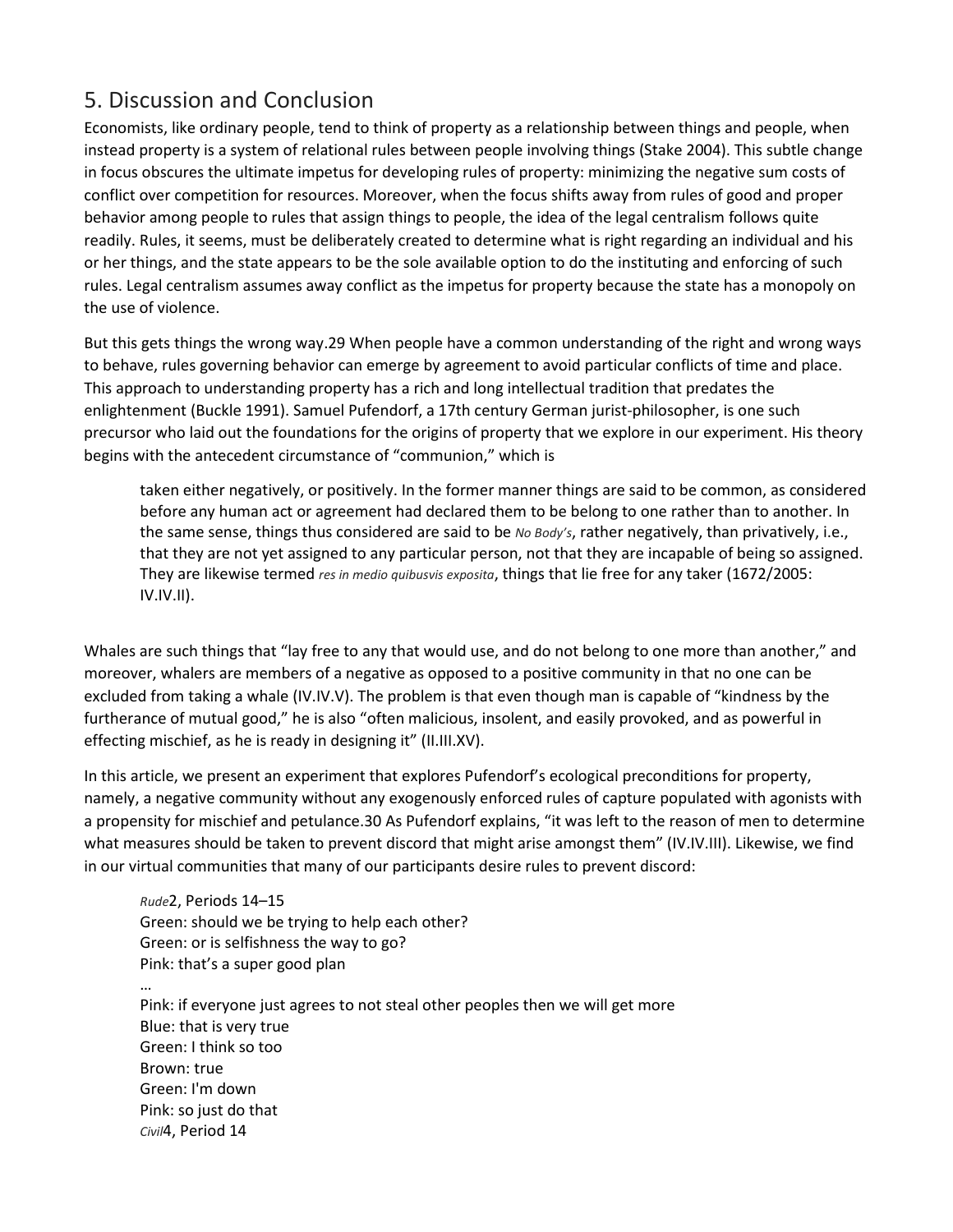Brown: hey guys Green: hey Brown: if we dont steal from each other Brown: we make more money Orange: yeah Brown: i dont know how you guys feel about that Brown: we lost 2 full circles Brown: from competing But what exactly does the generic rule "don't steal" mean in practice, and how does a community come to agree on the *rules?* Agreement cannot be assumed, for different people may have different ideas of what the rule "don't steal" means, as the following conversation in *Civil*4 plainly indicates: Green: omg teal31 Green: u saw i had that one … Green: teal Green: give me half Green: that was mine Green: it was green … Teal: u lost it so i have to get it (Teal does not transfer any money to Green.)

*Green* is following *iron holds the whale* and expecting at least half of the whale for striking it with a colored harpoon, but *Teal* is following *fast-fish, loose-fish* and will have nothing of it.

Ellickson's hypothesis is that the ecological conditions of the community shape the content of rules so as to maximize wealth, and this shaping process is what this article examines. "Vulture-like," "greedy," or "selfish" (as undesirable attributes) are defined only with respect to the emergence of rules by consent that are appropriate to the circumstances. We find that simply imposing two different ecological conditions and randomly allocating participants to them is insufficient to observe the two different rules of capture for right and sperm whales that Ellickson postdicts. Another factor is essential, namely, that the members of the community are civil-minded from the outset. In a civil as opposed to a rude community, no one considers his or her own interest superior to *another.* Harmony in a civil community is then possible, not by agreement on outcomes but by agreement on the rules for pursuing one's own interest. By typecasting early actions as civil and rude and sorting people accordingly into *Civil* and *Rude* communities, we observe some 200 years after the glory days of Anglo-American whaling that civil-minded communities more broadly employ a *fast-fish, loose-fish* rule than their insolent mischievous counterparts. Moreover, for prey that moves faster and fights harder, we find that (a) changing the ecological conditions of a *Civil* community leads to a breakdown in the usefulness of the *fast-fish, loose-fish* rule and (b) the rule of *iron holds the whale* decreases in usage in our counterfactual *Rude* communities.

Pufendorf brilliantly anticipates by more than three centuries that which Ellickson explains ex post and we explore ex ante on the origins of property:

in affirming that men left this [negative] communion upon the advice and direction of reason, we pretend not that it was necessary all things should be appropriated in the same moment; but *according as* the temper or condition of men, the nature of the things themselves, and the difference of place required; and as was judged most convenient for the cutting off all manner of quarrel or dissension (1672/2005: IV.IV.XIII, emphasis added).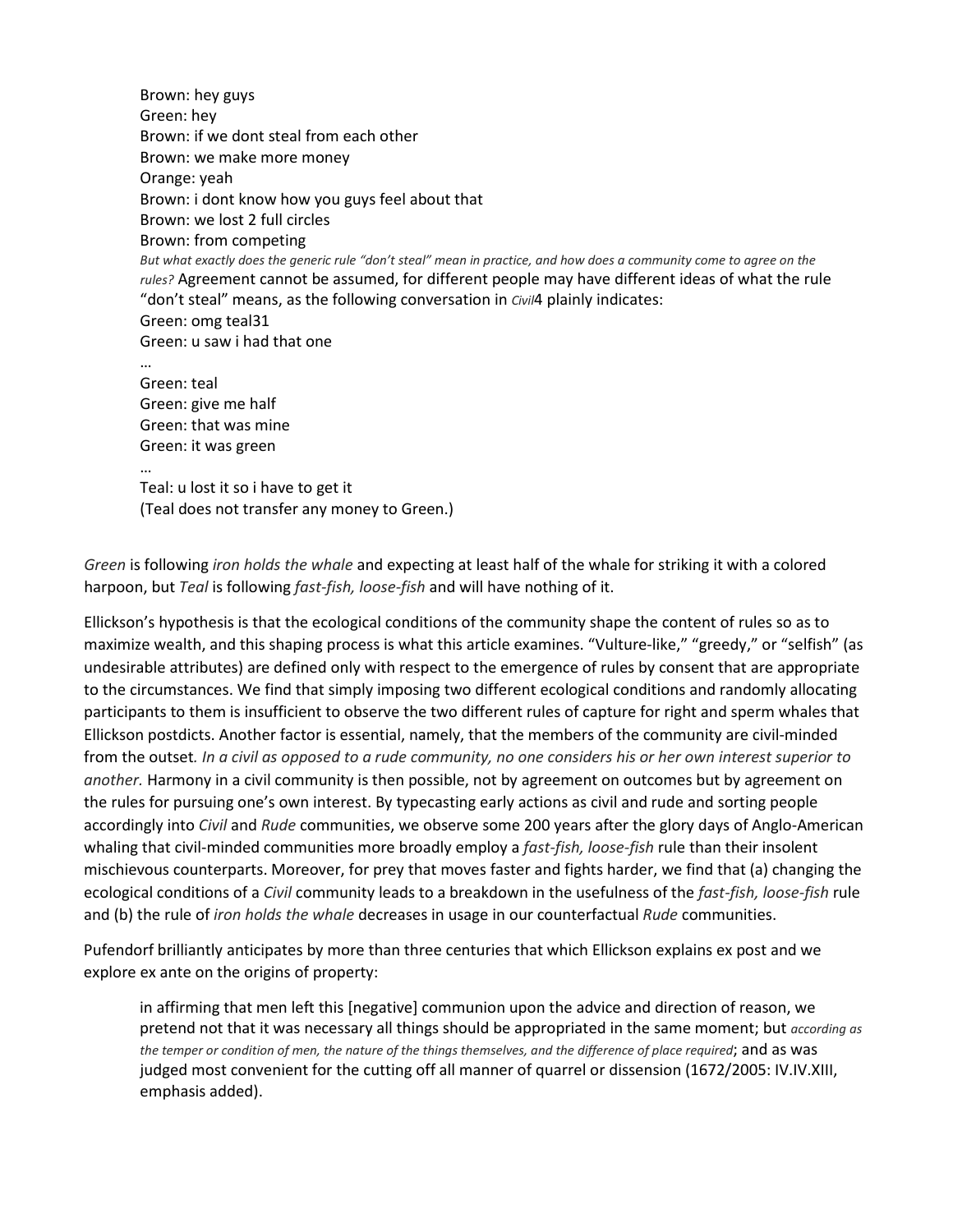The implications for economics and jurisprudence are far reaching. For if property evolves in stages through a process circumscribed by the current ecological circumstances of time and place and the particular civil mindset of the people in question, then the history of property is necessarily path dependent. Modern discussions of property by economists tend to focus on the benefits of property rights and wrongs once they are established, but what Pufendorf clearly articulates about the origins of property and what we too hence *re*discover in our experiment is that there is a necessary precondition that people are predisposed toward cutting off all manner of quarrel or dissension. *Both ecology and civility are mainsprings of property.* This article lays the foundation for exploring the steps of moving from resource extraction in a negative community, to resource cultivation in a positive community in which those outside the group are excluded by right from the goods in question, and then finally to a system of private property that further increases the industry of people with the strongest of all incentives—reaping the rewards of one's own efforts.

We gratefully acknowledge the financial support of the International Foundation for Research in Experimental Economics and Chapman University. We also thank Jeffrey Kirchner for his software programming sans pareil, Elliott Kashner for his initial work on this project as part of his undergraduate independent study at George Mason University, and Pete Abbate, Joy Buchanan, Michael Gamboa, Matt McMahon, Maciej Pisarek, Matt Simpson, and Jake Troesh for their competent research assistance. Finally, we thank Doug Davis, Robert Ellickson, Erik Kimbrough, Deirdre McCloskey, and Vernon Smith for comments that have improved the article as well as seminar and conference participants at the 2010 Southern Economic Association Meetings, the Property and Environment Research Center, Baruch College, Cal Poly State University, CERGE-EI, Florida State University, Georgia State University, and the University of Southern California. The data and source code are available upon request.

## Appendix A

#### Experiment Instructions

#### Welcome

You will be participating in an economics experiment. The choices you make while in this experiment can earn you money, which will be paid to you in cash at the conclusion of the experiment.

In this experiment, you will be a **Red/Blue/Green/Teal/Orange/Purple** person. You and 5 other people will be gathering circles over the course of several periods. Each period consists of two phases: the gathering phase and the interim phase.

#### Gathering Phase

During the **90**-second gathering phase, the middle of the screen will display a gathering area, where each person is represented by a stick figure. Circles will randomly appear and move around this area. To move your stick figure around, **left click** anywhere in the gathering area and your figure will move to that spot. Do this now.

To gather circles, you must throw out a line from your stick figure to a moving circle. To do this, **right click** anywhere in the gathering area. If you **right click** on a circle, your figure will throw a line to that circle and attempt to catch it. You cannot throw out a line beyond the colored circle surrounding you stick figure. (You cannot do this until the experiment begins.)

After successfully striking a circle with a line, it will take 5 seconds for you to attempt to catch it. The computer will determine randomly whether you were successful in catching the circle. If you are successful, it will appear in your cargo area located around the border of the gathering area. The cargo boxes of the other people in the experiment are also displayed here.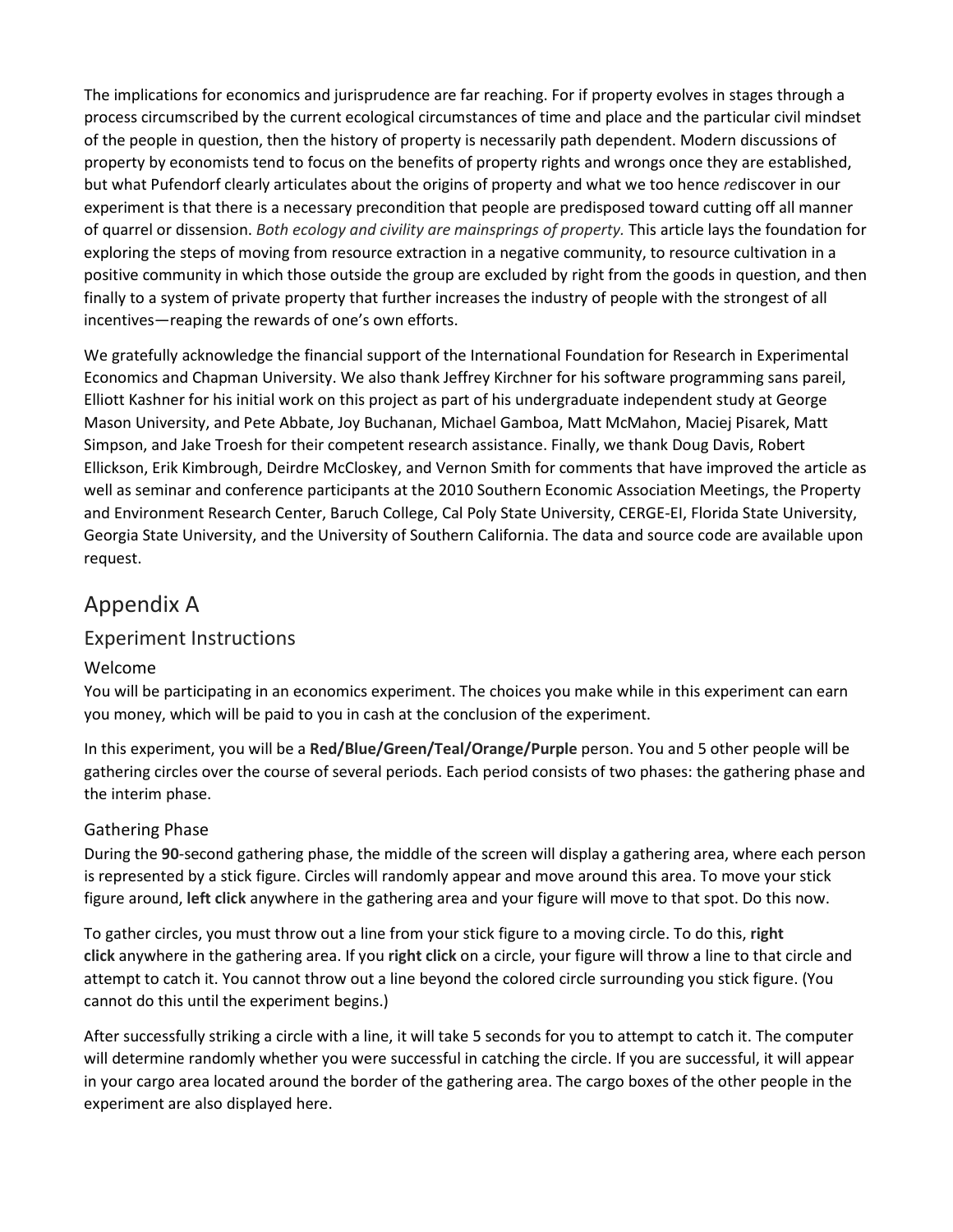After you use a line, you will have to wait 5 seconds before you can throw another one. During this time you will still be able to move around but you will be unable to throw lines.

The Status Bar along the bottom of the screen will keep you updated with the events of the gathering phase.

On the top right side, you will see the number of lines that you have left. There are two types of lines, *regular* and *colored* which can be selected by using the appropriate radio button next to them. Both lines work in the same way with one exception. If you hit a circle with a *colored* line, the circle will turn your color whether or not the computer determines you are successful in catching it.

More than one person may attempt to catch a circle at the same time. If more than one person is successful in catching a circle, each successful person will receive only fraction of the circle, where the sum of the individual fractions is less than the whole circle. Each person receives 1/*n*2, where *n* is the number of people successful in catching the circle. The remaining portions of a circle that no one receives are displayed in the "Portions Lost" area at the bottom of the screen.

The value of a circle is displayed under the circle in the cargo area. All whole circles will have a starting value of **100**¢.

If your line hits a circle, but you are not successful in catching it, the circle will move away from you, but at a slower pace. Others can attempt to catch the circle as it moves away from you.

#### Interim Phase

Between gathering phases is a **90-**second an interim phase. During the interim phase you are free to talk with the other people in the experiment. Type your message in the bottom of the chat area, and then press ENTER or click the SEND button. (You cannot do this until the experiment begins.)

You are free to discuss any and all aspects of the experiment, with the following exceptions: you may not reveal your name, discuss side payments outside the laboratory, make threats, or engage in inappropriate language (including such shorthand as "WTF"). If you do, you will be excused and you will forfeit your earnings.

To convert your gathered circles into earnings you must move them to the Buyer on the right side of the screen. Your cumulative earnings are displayed in the lower right.

To move a circle, first **Left click** to select a circle (it will become highlighted in yellow). Then with the **Right mouse button depressed**, drag the circle to move it. Do this now. If you have a question, please raise your hand.

If you move a circle to another person's cargo area, the circle will be transferred to them. (You cannot do this until the experiment begins.)

At the end each interim phase any circles remaining in the cargo box will disappear.

Money can also be moved in the same way as circles. First click on the **¢** tab in your cargo area and then left click on the desired amounts to add them to your selected total. Then right click and drag your selected total to another cargo area. That money will be transferred from you to the other player.

You may also purchase additional lines by clicking on the BUY button next to the type of line you would like to purchase. The cost of the lines is taken out of your earnings. You will be given an initial allotment of lines. After that you will be able to purchase *colored* lines for 20¢ and *regular* lines for 10¢.

Buy 5 *colored* and 5 *regular* lines now. If you have a question, please raise your hand.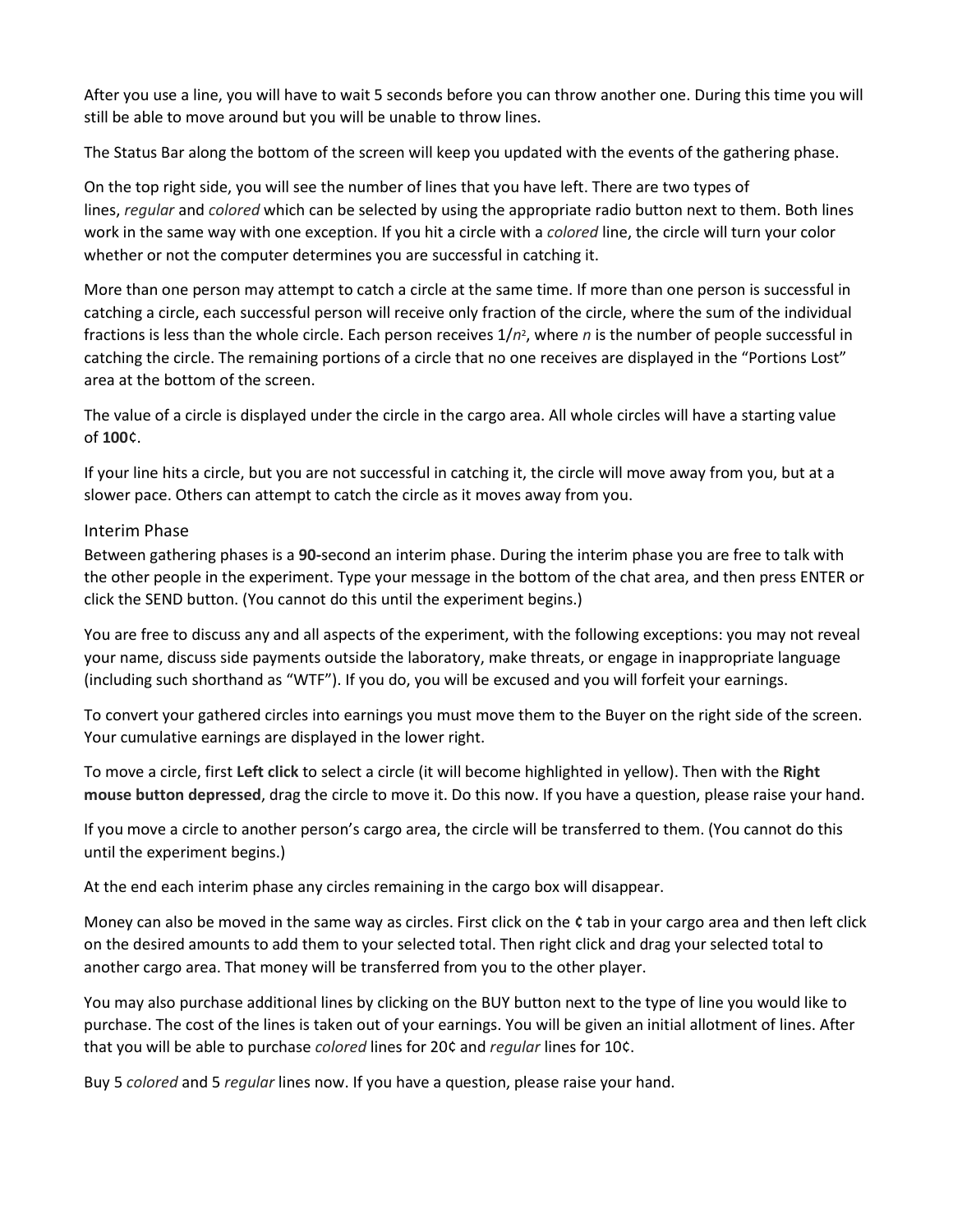This is the end of the instructions. If you have any questions or if you have not purchase any lines or if you have not redeemed a circle, please raise your hand and a monitor will come by.

If you are finished with the instructions please press Start. The instructions will remain on your screen until the experiment starts.

#### References

Bentham Jeremy., The Theory of Legislation, 1802LondonKegan, Paul, Trench, Trubner & Co

Buckle Stephen., Natural Law and the Theory of Property: Grotius to Hume, 1991OxfordOxford University Press

- Clay Karen, Wright Gavin. "Order Without Law? Property Rights during the California Gold Rush," 42, Explorations in Economic History, 2005(pg. 155-83)
- Chow Gregory C. "Tests of Equality between Sets of Coefficients in Two Linear Regressions," 28, Econometrica, 1960(pg. 591-605)
- Crockett Sean, Smith Vernon L, Wilson Bart J. "Exchange and Specialisation as a Discovery Process," 119, Economic Journal, 2009(pg. 1162-88)
- Davis Lance E, Gallman Robert E, Gleiter Karin., In Pursuit of Leviathan: Technology, Institutions, Productivity, and Profits in American Whaling, 1816-1906, 1997Chicago, IL: University of Chicago Press
- Demsetz Harold. "Toward a Theory of Property Rights," 57, American Economic Review (Papers and Proceedings), 1967(pg. 347-59)
- Dolin Eric Jay., Leviathan: The History of Whaling in America, 2007New York: WW Norton
- Ellickson Robert C. "A Hypothesis of Wealth-Maximizing Norms: Evidence from the Whaling Industry," 5, Journal of Law, Economics, and Organization, 1989(pg. 83-97)
- Ellickson Robert C., Order Without Law: How Neighbors Settle Disputes, 1991Cambridge, MA: Harvard University Press
- Ferguson Adam., An Essay on the History of Civil Society, 17678th ed. Unknown: Hard Press
- Galanter Marc. "Justice in Many Rooms: Courts, Private Ordering, and Indigenous Law," 18, Journal of Legal Pluralism, 1981(pg. 1-47)
- Gunnthorsdottir Anna, Houser Daniel, McCabe Kevin. "Disposition, History and Contributions in Public Goods Experiments," 62, Journal of Economic Behavior and Organization, 2007(pg. 304-15)
- Hayek Friedrich A., Law, Legislation and Liberty, Volume 1: Rules and Order, 1973Chicago, IL, University of Chicago Press
- Hirshleifer Jack. "Anarchy and Its Breakdown," 103, Journal of Political Economy, 1995(pg. 26-52)
- Hobbes Thomas., Leviathan, 1651Cambridge: Cambridge University Press
- Hume David., A Treatise of Human Nature, 1740New York: Oxford University Press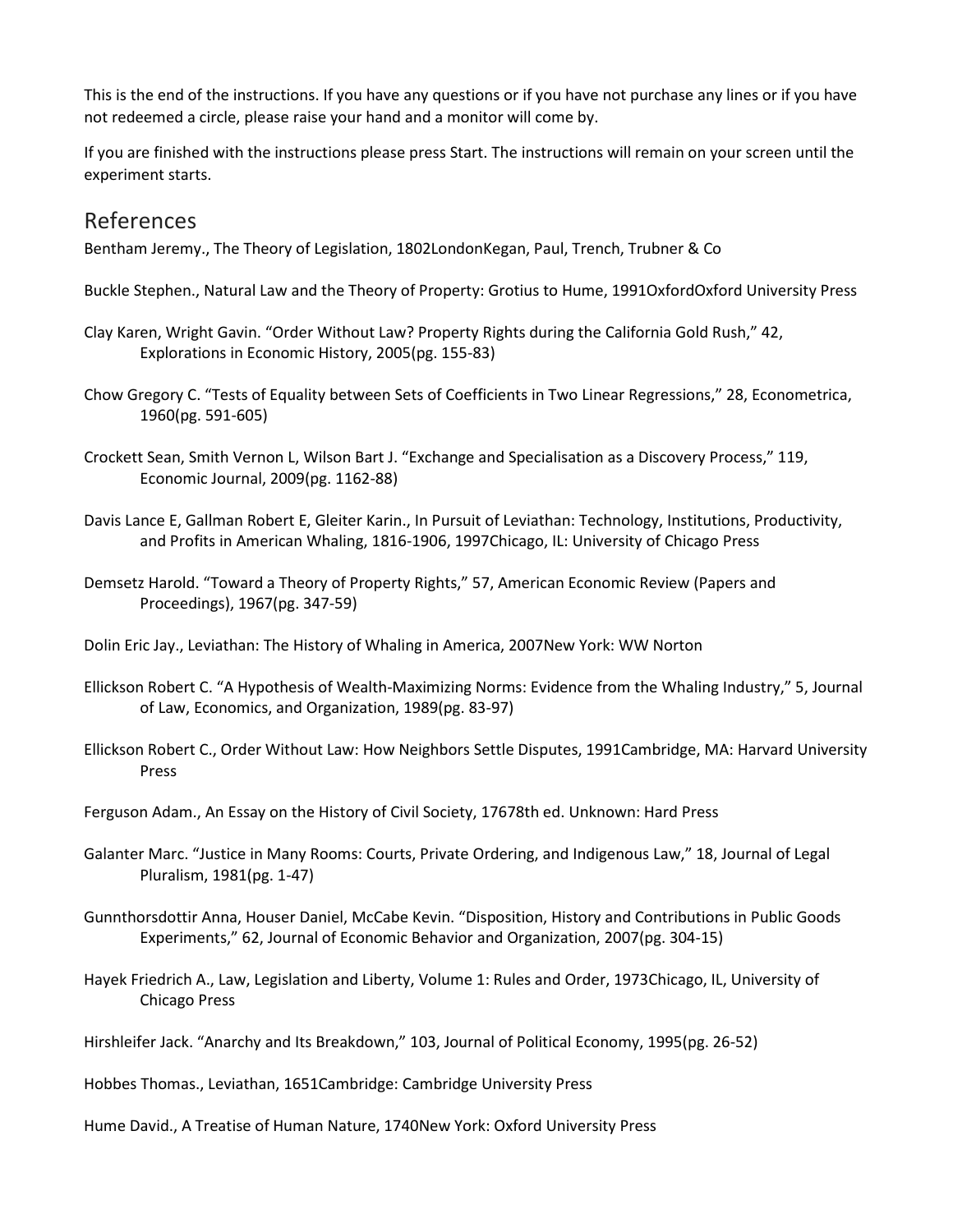- Jaworski Taylor, Wilson Bart J. "Go West Young Man: Self-selection and Endogenous Property Rights.", 2011 Working Paper, Economic Science Institute, Chapman University
- Johnson Samuel., A Dictionary of the English Language. CD-Roms 1&3 of 3, 1755Oakland, CA: Octavo
- Kimbrough Erik O, Smith Vernon L, Wilson Bart J. "Exchange, Theft, and the Social Formation of Property," 74, Journal of Economic Behavior and Organization, 2010(pg. 206-29)
- Latour Bruno. Biagioli M. "Give Me a Laboratory and I Will Raise the World,", The Science Studies Reader, 1999New York Routledge (pg. 258-75)
- McCloskey Deirdre., Bourgeois Dignity: Why Economics Can't Explain the Modern World, 2010Chicago, IL, University of Chicago Press
- Polanyi Michael., Personal Knowledge: Towards a Post-Critical Philosophy, 1958Chicago, IL, University of Chicago Press
- Pufendorf Samuel., Of the Law of Nature and Nations: Eight Books, 1672Clark, NJ: The Lawbook Exchange, Ltd
- Rigdon Mary L, McCabe Kevin A, Smith Vernon L. "Sustaining Cooperation in Trust Games," 117, Economic Journal, 2007(pg. 991-1007)
- Sened Itai., The Political Institution of Private Property, 1997 New York: Cambridge University Press
- Stake Jeffrey E. "The Property 'Instinct'," 359, Philosophical Transactions of the Royal Society of London: Biological Sciences, 2004(pg. 1763-74)
- Umbeck John R. "The California Gold Rush: A Study of Emerging Property Rights," 14, Explorations in Economic History, 1977(pg. 197-226)
- Weber Roberto A. "Managing Growth to Achieve Efficient Coordination in Large Groups," 96, American Economic Review, 2006(pg. 114-26)
- 1 Galanter (1981) credits J. Griffiths with coining the term "legal centralism" in a 1979 working paper to be published and notes that "[t]he view that the justice to which we seek access is a product that is produced—or at least distributed—exclusively by the state, a view which I shall for convenience label 'legal centralism,' is not an uncommon one among legal professionals," nor, we might add, among economists some 30 years later (1).
- 2 Another example of the emergence of a system of property in the absence of a legal authority is the mining districts of the California gold rush (Umbeck 1977). Clay and Wright (2005) show that the content of the rules of property during the gold rush critically depends upon how the nonrenewable resource is distributed in concentrated areas.
- 3 Or, as one of our subjects says, it is "free game" when the prey escapes.
- 4 See Dolin (2007) for a fascinating history of American whaling from 1614 to 1924. The cast of characters includes John Hancock, James Fennimore Cooper, and John Adams. Davis et al. (1997) document a detailed economic history of whaling for the period of 1816–1906.
- 5 Each pixel is one unit on a coordinate plane that comprises the gathering area.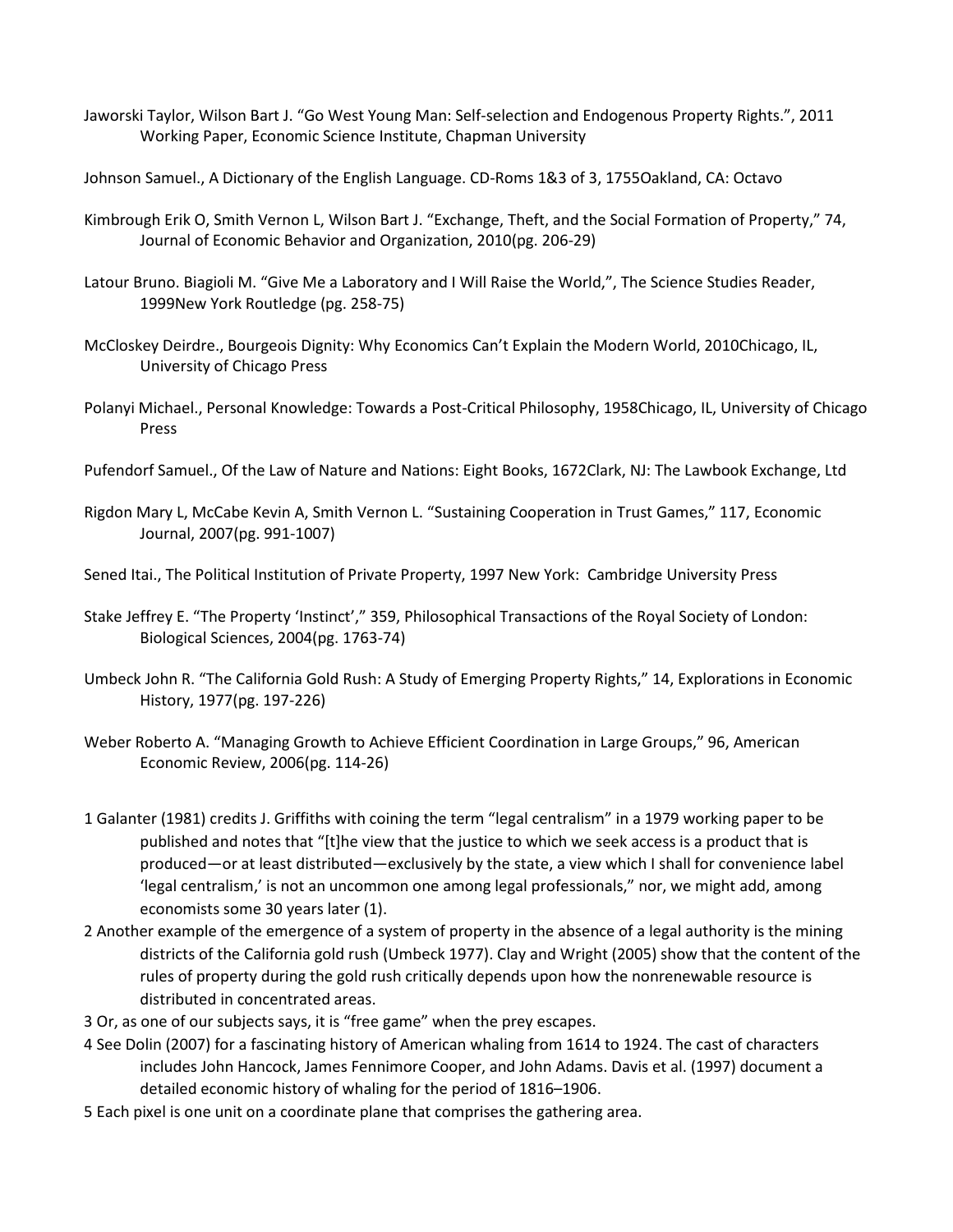- 6 More specifically, there are four status phases of circles: On-the-surface, Diving, Surfacing, and On-thebottom. If a circle is not On-the-bottom, then a line can be attached to it. A circle takes 5 s to dive or to surface and continue to move and pick new destinations when On-the-bottom. Each second a circle is On-the-surface, there is a 10% probability it will dive. There is also a 25% probability each second a circle is On-the-bottom that it will surface.
- 7 A reader asks, "Is there any evidence of this particular loss function (I find it hard to believe that on average the introduction of a second whaler reduces output by a half)?" As we state in opening this section, some of our design choices do not have direct historical parallels to whaling in the 18th and 19th centuries, and the particular form of the loss function is one of those choices. The pertinent question is not about historical parallels of the loss function, but how well does it serve its purpose in the experiment? Our goal is to make conflict costly so as to provide a salient motivation for solving the problem. By design, failing to form a social order comes at a nontrivial monetary cost. This is decidedly important for when we observe rampant waste from conflict in some economies and very little in others, lest someone raise the question of insufficient monetary motivation for solving the social problem. Our loss function does appear to have succeeded in grabbing the attention of our subjects. The transcripts are filled with comments like "we wont get any money if it splits" and "its really not worth it otherwise [to split the circles]."

8 One subject from the Sony PlayStation generation offers this implied comment on the complexity of their task: "i guess the money isn't bad considering were just playing a lame video game."

- 9 Please note that in the actual sessions, six subjects do not appear together until period 14. 10 Ellickson (1991) specifically rejoins the critic who "assert[s] that the whalers' norms were too short-sighted to
	- be welfare maximizing" when pointing out that whalers overfished the seas (205–6). First, it would require a "sophisticated scientific understanding of whale breeding and also an international system for monitoring worldwide catches … Whalers who recognized the risk of overfishing thus could rationally ignore that risk when making norms on the ground that the norm-makers could make no cost-justified contribution to its solution." Second, "[e]ven though overwhaling may not have been welfare maximizing from a global perspective, the rapid depletion of whaling stocks may well have been in the interest of the club of whalers centered in southern New England. From their parochial perspective, grabbing as many of the world's whales as quickly as possible was a plausibly welfare-maximizing strategy … [due to] entry into whaling by mariners in … other ports that could prove to be beyond their control."
- 11 Henceforth we shall often refer to circles as "whales," subjects as "whalers," etc. We proceed in this manner purely for convenience and not because we have forgotten our remarks at the beginning of Section 2.1. Though one subject refers to the circles as "whales" in the chat room, the majority of subjects simply refer to them as "circles"; others call them "balls," "bubbles," "eggs," or "fish." Subjects also refer to the task confronting them in several ways, variously likening it to fishing, butterfly catching, and participating in an Easter egg hunt. This demonstrates that even though experimenters may implement what they consider to be neutral instructions, subjects provide their own context based upon their personal life experiences.
- 12 If a colored harpoon cost the same as regular harpoon, we could not use the choice of harpoons to distinguish between the rules of fast-fish, loose-fish and iron holds the whale. To determine the maximum amount that a colored line could cost consider that the expected number of harpoons to secure a Sperm whale is 1.96. If a whaler used a color line for the first strike and regular lines for any subsequent strikes on a whale that gets away, then the most a colored line could cost before it equaled the value of a whole whale would be 80.4¢. If the whaler only used colored lines, then the most a colored line could cost before it equaled the value of a whole whale would be 41¢. For Right whales, the expected number of harpoons to secure a whale is 1.27. Thus, a colored line would have to cost a lot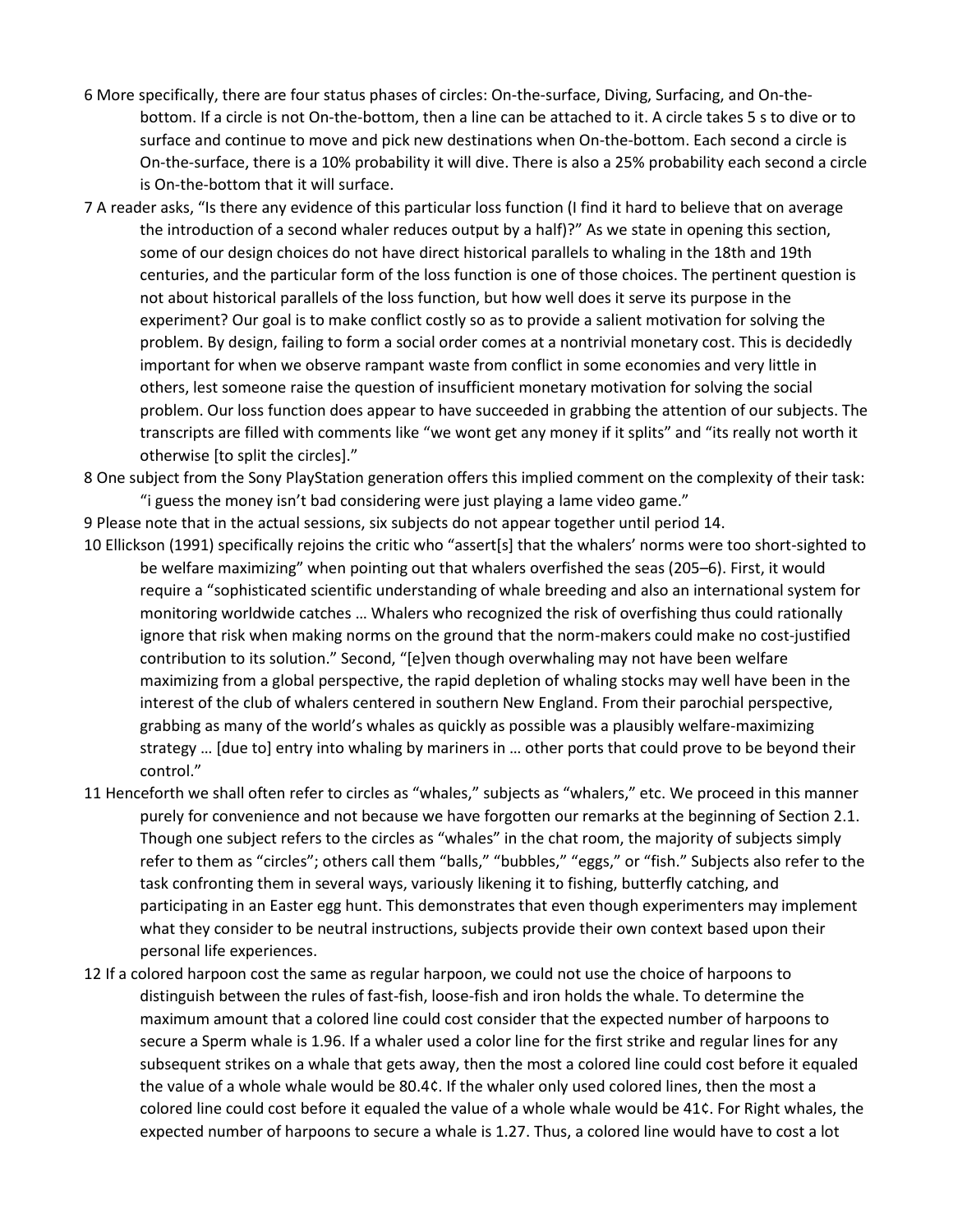more in order to equal the value of a whole whale: 87.3¢ if regular lines are used in subsequent strikes and 68.7¢ if colored lines are only used. We thank an anonymous referee for raising this clarifying question.

- 13 Such waste is not guaranteed since there is a 10% (25%) probability that the subsequent strikers will be unsuccessful in pulling in a share of the whale for themselves in the Right (Sperm) treatment.
- 14 Of the 3,091 harpoons thrown in the Right and Sperm treatments combined, only 42 are classified as unknowable and hence we do not consider this category in any of our analysis.
- 15 After the first three periods, rare is the whale in either treatment that is not captured by at least one person.
- 16 There are no tests for which we find a significant result using the same test on all data for periods 14–26 but which is insignificant using the subsample of periods 21–26.
- 17 As Purple in Right4 explains, "sometimes its a mistake that we nab eachothers … we see( 'e)m at the same time and we(')re like the seagulls from finding nemo, MINE!"
- 18 Total profits by session inversely rank order the sessions with respect to the number of deadweight loss harpoons. In terms of profits, the difference between Right2, -3, and -4 and Right1, -5, and -6 is as stark as it is for the number of deadweight loss harpoons. Likewise, profits in the Sperm sessions fall in between this gap.
- 19 Pooling the Right and Sperm treatments, we reject the null hypothesis of equal fast-fish, loose-fish and iron holds the whale harpoons using a Wilcoxon signed rank test (W12 = 68, p-value = 0.0210, two-sided).
- 20 Because people can transfer money to each other, our experiment allows for positive rewards for good behavior. Negative sanctions are also possible by deliberately following a deviant around in order to harpoon the deviant's harpooned whales. The subjects in Right2 talk explicitly about this in period 15 and agree to target Green for his unruly behavior:

Red: green you took mine! haha Orange: what ever happen to our deal?? Green: hhahah im the best Green: im the master Teal: i know right Blue: green u suck\ Green: i leraned the best from teal Orange: ok everybody only steal from green Teal: LOL Blue: k Red: haha Green: hahah hey no fair Orange: deal Teal: deal Purple: haha Orange: blue?? Orange: dude come on Blue: sorry … Purple: hahahaha Orange: or dudet u in?? Orange: steal from green no one else Orange: ?? Blue: i will Purple: me 2 Orange: sweet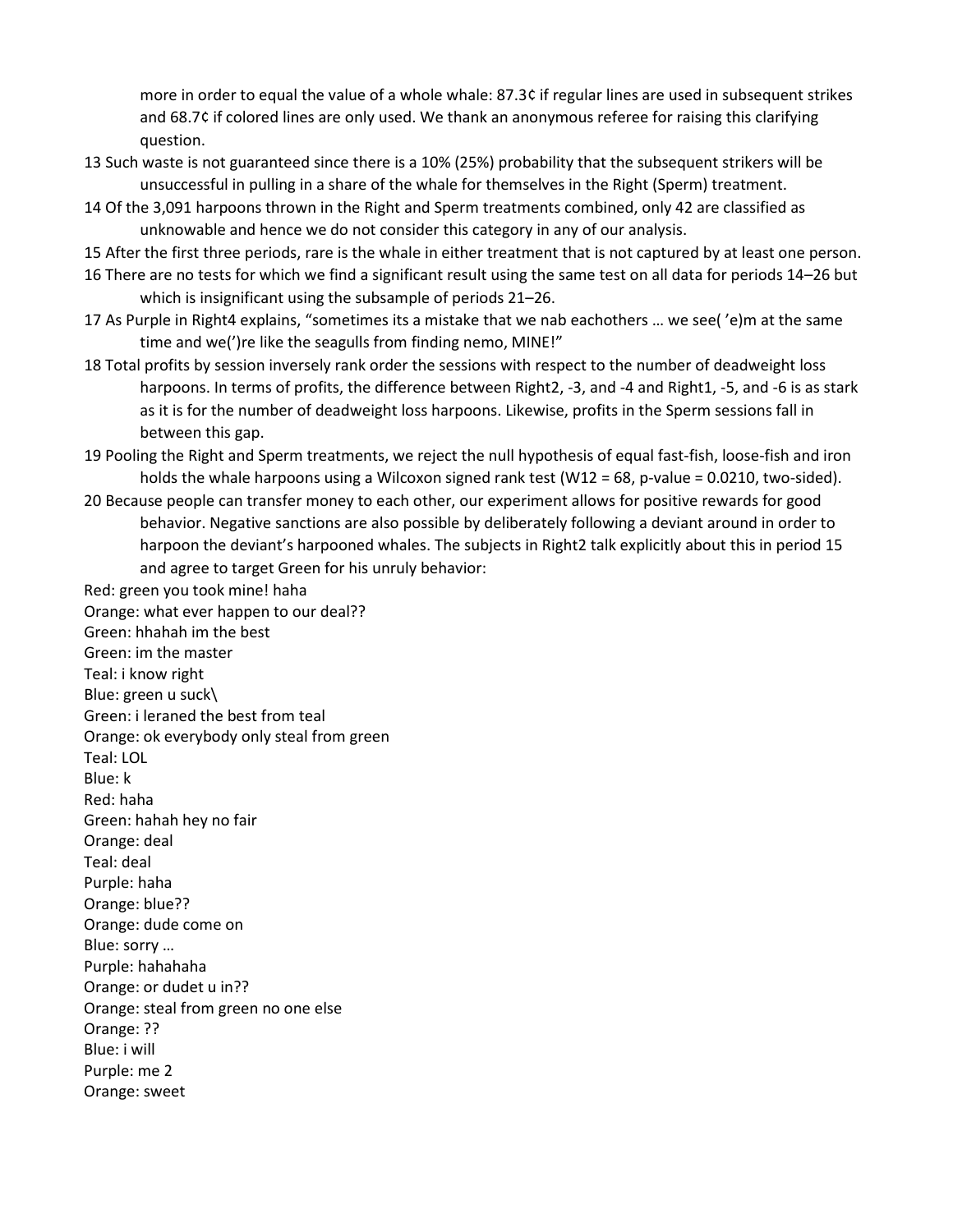- Eventually Green reforms. As Figure 2 shows, Right2 whalers threw many deadweight loss harpoons shortly after the sextuplet forms, but the number of double-hits falls precipitously until the end of the session. We thank Robert Ellickson for his questions about the possibilities for negative informal sanctions.
- 21 More so than the average person, economists are chary if not openly hostile to accepting at face value what people say, for as McCloskey (2010) notes, "[s]ometimes people mean what they say, or at least say by accident their meaning. Words are data for a social science, too" (43). The burden rests with the skeptic for offering a theory and evidence that the participants in the three sessions that have successfully formed a working social order do not in fact mean what they say when they agree to abide by a rule recognizable as fast-fish, loose-fish.
- 22 We are using civil and rude in the common 18th century meaning of the words. Our modern lexicon does not have a better pair of mutual antonyms for our purposes. As opposed to the modern meaning connoting a citizen of a state, civil in the 18th century also meant "relating to a community of men, or to a man as a member of community" (Johnson, 1755/2005). Rude also conveyed a much harsher sense then than it does now, connoting "rough, savage, coarse of manners, uncivil, brutal" (Johnson, 1755/2005). Adam Ferguson in his An Essay on the History of Civil Society distinguishes rude societies from civil ones based upon the establishment of property. He describes people "[o]f rude nations, under the impressions of Property and Interest," as a "band of robbers, who prey without restraint, or remorse, on their neighbors" (1767/2007: 82–3). That aptly describes the whalers of Right1, -5, and -6. We could have used communital instead of civil, but the latter additionally conveys, just as rude does, how the community goes about their business in way that the former does not.
- 23 Following Gunnthorsdottir et al. (2007) and Rigdon et al. (2007), we do not reveal to our subjects how their group is formed because our hypothesis is not about the rules of capture that people develop when they know they are combined with two other pairs who have the fewest or highest total number of strikes on attached whales in the previous six periods. Rather, the question is what rules, if any, spontaneously emerge among six similarly disposed people who happen to find themselves suddenly interacting with four other like-minded people.
- 24 Except where noted, there are no tests for which we find a significant result using the same test on all data for periods 1–13 or 14–26, but which is insignificant using the subsample of periods 8–13 or 21–26.
- 25 To illustrate that the participants are in fact exploring different rules early in the session and weighing the costs and benefits of the colored lines, the following is a conversation of one pair in periods 3 and 4 of Sort5:
- Orchid: use the colored ones … then we know who's is whos

Orchid: white are up for grabs

Olive: hm

Olive: We can see who is hitting whose just by the lines

Olive: don't need the colored

Orchid: can we agree that if it's my color you wont go for it? that justifies the higher cost for the colored line Orchid: we're not always next to eachother

Civil4 has a similar conversation in period 19:

Green: ok so when its not ur color dont grab itt

Brown: haha

Brown: and if you see the word 'hit dont go after it"

Green: yeah

Brown: you guys are balla … using colored lines

(For those readers unfamiliar with urban vernacular, "balla" is a suburban variant of "baller," which means a person ostentatiously displaying wealth and a cocky attitude. Think LeBron James.)

We also conducted a rigorous content analysis on the chat transcripts involving 200 h of work by seven research assistants. An appendix available upon request discusses the procedures and results. Of the 21 different